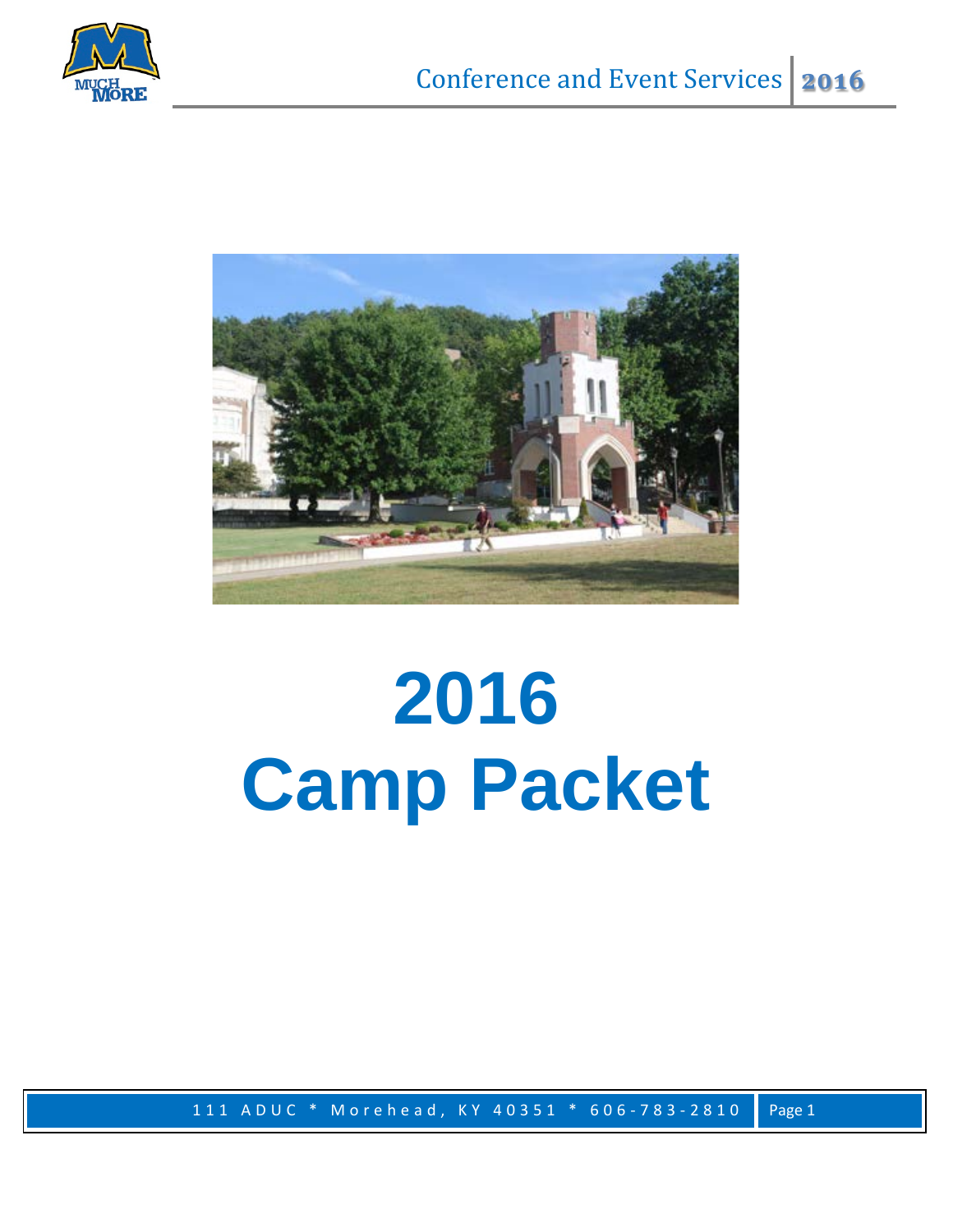



Dear Camp Director:

The Office of Conference and Event Services (OCES) is glad that you are interested in utilizing our facilities to host your event. We take pleasure in assisting students, faculty, staff and community members with planning and executing a wide variety of events on MSU's campus. Your event will benefit from our professionalism and efficiency, which is reflected in everything we can provide, from our state-of-the-art facilities to our gourmet catering. MSU's location and amenities make it a prime destination to host events ranging from conferences and banquets to graduations and summer camps.

Our coordination services can include:

- Pre-conference and post-conference consultations to refine your service, facility, and budget needs.
- Delivery of University services such as housing, dining, parking, transportation, catering, audiovisual, and facility needs.
- Confirming arrangements and inspecting rooms as your conference approaches.

Event Scheduling Procedures

- 1. Call Conference and Event Services (OCES) to inquire about availability and discuss fees and details for your event. Request a Camp Packet.
- 2. Complete and return the Camp Packet Application to request space for your event. Once the application is received by OCES staff, it will be processed and a staff member will be in touch regarding the application status.
- 3. If your request is confirmed, you will receive a contract 4 weeks prior to the event. The signed contract is due back in the Conference and Event Services office with all required paperwork, including the certificate of insurance (see insurance requirements). You will receive a bill from Facilities Management after the last day of your camp. Dining Services requires a 50% deposit when you turn in your camp numbers for the meal cards.

The Conference and Event Services staff stays in contact with you throughout the planning and execution of your event to ensure that all details are handled smoothly.

Sincerely,

Saunya Y. Jones

Taunya Y. Jones Special Events Program Manager Office of Conference and Event Services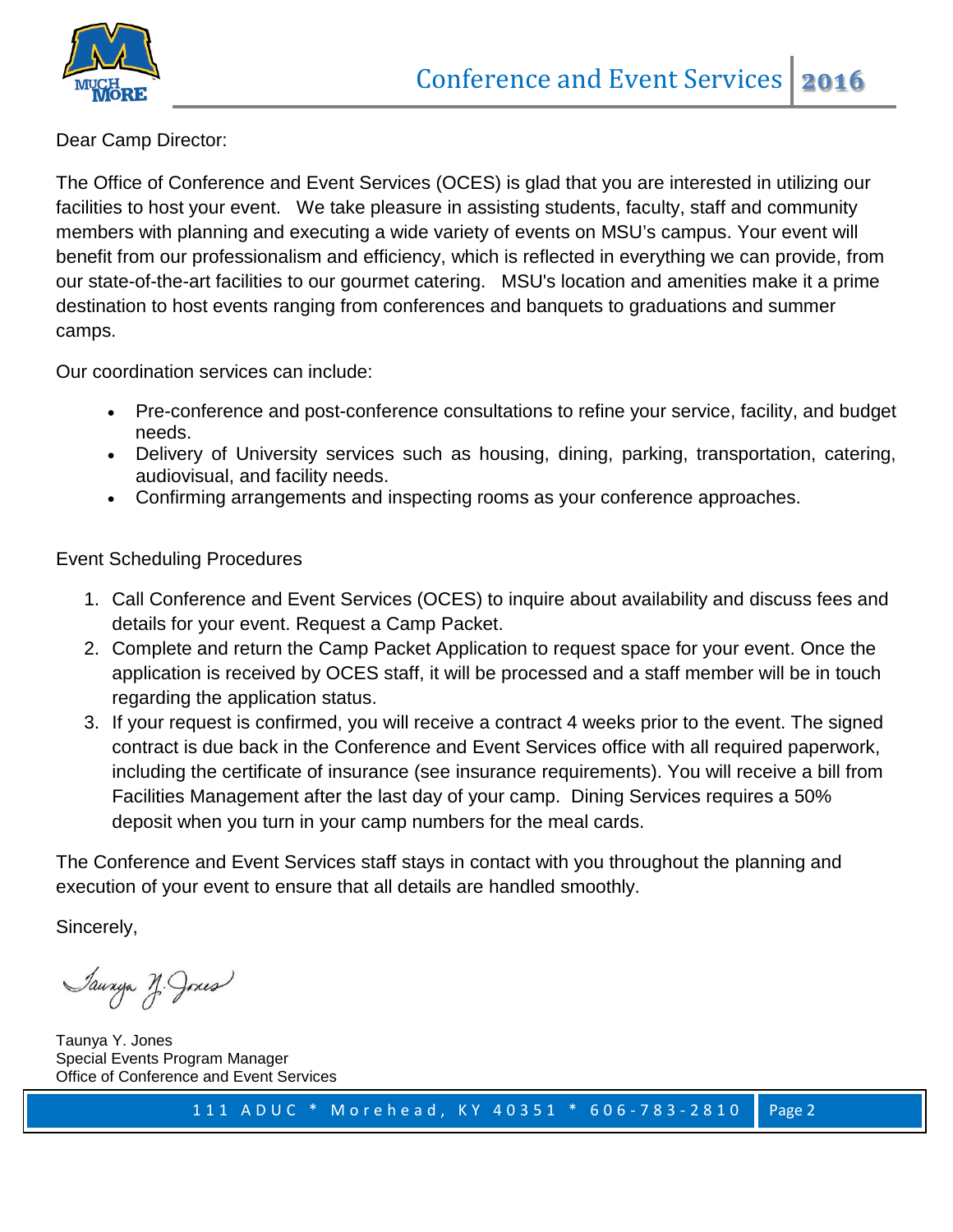

#### **2016 Camp Packet**

This packet of information is designed to provide you with the general information necessary in order to make your experience with us as best as possible.

The following forms are included in this packet:

#### **Section I**

- 1. Summer Camp Registration Form
- 2. Environmental Health and Safety Liability Insurance
- 3. Sexual Harassment Proof must be provided or taken through MSU
- 4. 2015 Summer Camp Facility Rates

#### **Section II**

- 1. Dining Services Summer Camp Procedures for 2015
- 2. Meals Request Form
- 3. Dining Facilities Summer Hours Schedule Sample

#### **Section III**

1. Housing Information

2. Health History – Information is kept with camp director and provided to Health Services if the camper has to be seen in office. Must be filled out for each camper

- 3. Behavioral Agreement for Summer Camp Participants Must be filled out per camper
- 4. Behavioral Contract for Summer Camp Director/Sponsor Must be filled out per volunteer/staff

\*Highlighted items must be filled out and returned prior to the start of camp.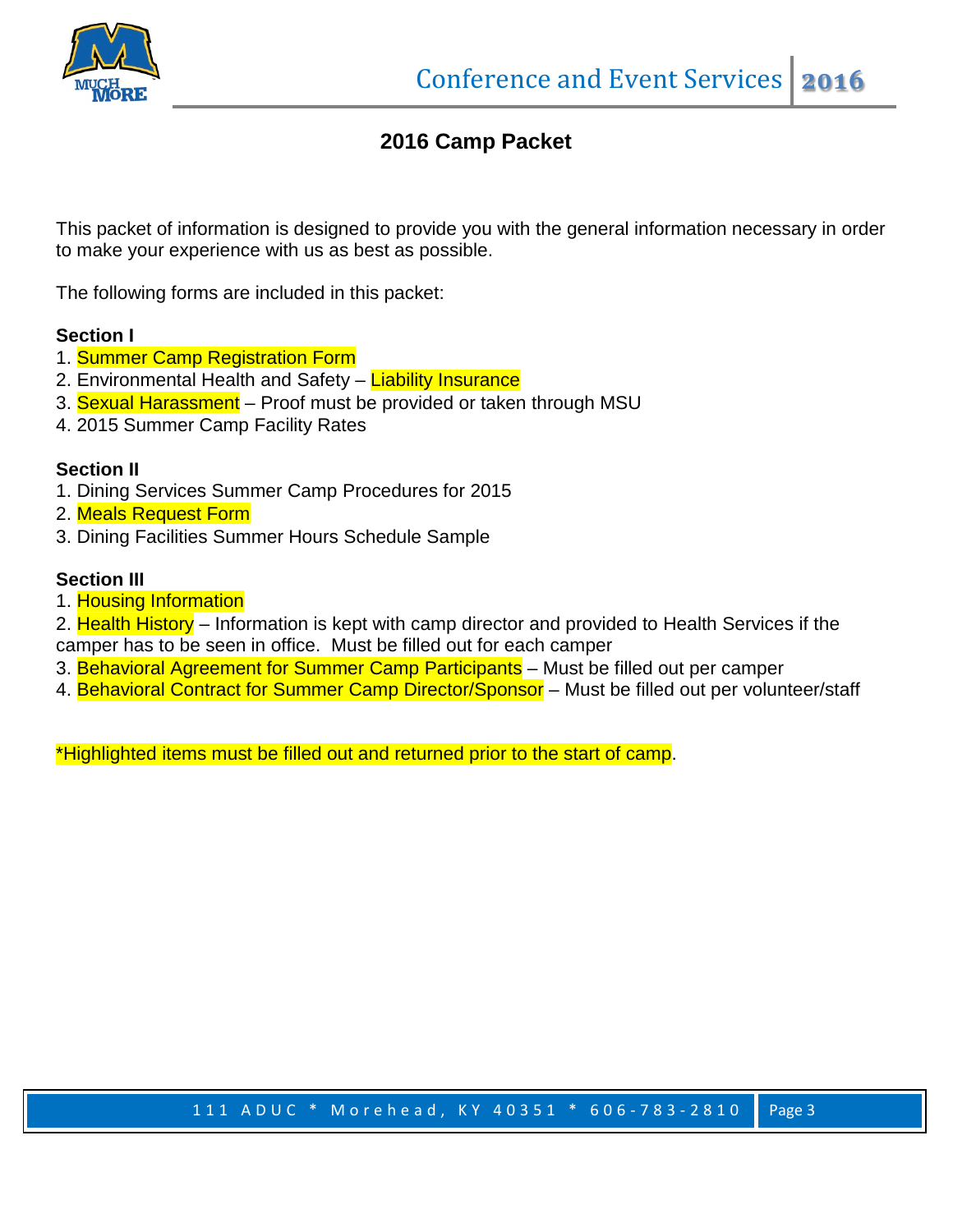

# **Section I**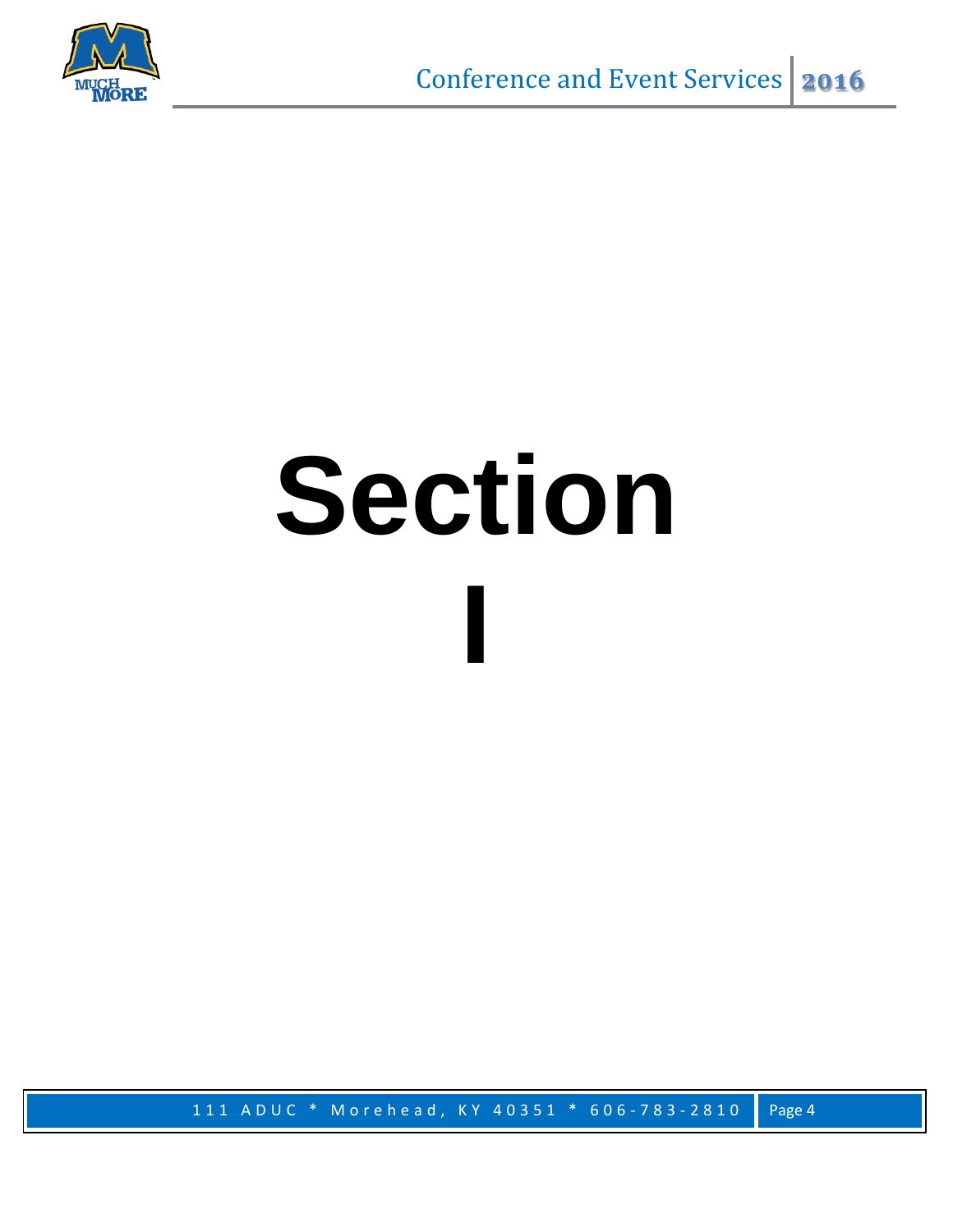

#### **SUMMER PROGRAM REGISTRATION**

|                                                                                                                                                                                                                                                                          | Arrival Date: ______                                  |                                     |
|--------------------------------------------------------------------------------------------------------------------------------------------------------------------------------------------------------------------------------------------------------------------------|-------------------------------------------------------|-------------------------------------|
|                                                                                                                                                                                                                                                                          |                                                       |                                     |
| Contact Name: \[\]                                                                                                                                                                                                                                                       | $\frac{1}{2}$ a.m. / p.m.                             | Departure Date: ___ Departure Time: |
|                                                                                                                                                                                                                                                                          |                                                       |                                     |
|                                                                                                                                                                                                                                                                          | # of Male Participants:                               |                                     |
|                                                                                                                                                                                                                                                                          | # of Female Participants: _______<br># of Male Staff: |                                     |
| <b>Billing Information</b>                                                                                                                                                                                                                                               | # of Female Staff:                                    |                                     |
|                                                                                                                                                                                                                                                                          |                                                       | <b>NO HOUSING NEEDED</b>            |
| MSU ID#: ________________________                                                                                                                                                                                                                                        |                                                       |                                     |
|                                                                                                                                                                                                                                                                          |                                                       |                                     |
| Will Meal cards be needed?_____ Yes ___ No Will catered meals be needed? ____Yes ___ No<br>University account #: $53-00000000$ - - - - - - - - -                                                                                                                         |                                                       |                                     |
| If the proceeds from your camp/event are deposited into your University Sponsoring Agency Account<br>(53), no rental fee will be charged for the facility; the only applicable charges will be for<br>Custodial/Maintenance/AV Tech or Police services for the facility. |                                                       |                                     |
| Do any participants requiring special accommodations? ___Yes ___No<br>* If "yes", please indicate those special needs: _______________________________                                                                                                                   |                                                       |                                     |
| List of Requested Times/Facilities for Program Activities (please be as detailed as possible):                                                                                                                                                                           |                                                       |                                     |
| <b>Facility</b>                                                                                                                                                                                                                                                          | Date(s)                                               | <b>Time</b>                         |

| Facility | Date(s) | <b>Time</b> |
|----------|---------|-------------|
|          |         |             |
|          |         |             |
|          |         |             |
|          |         |             |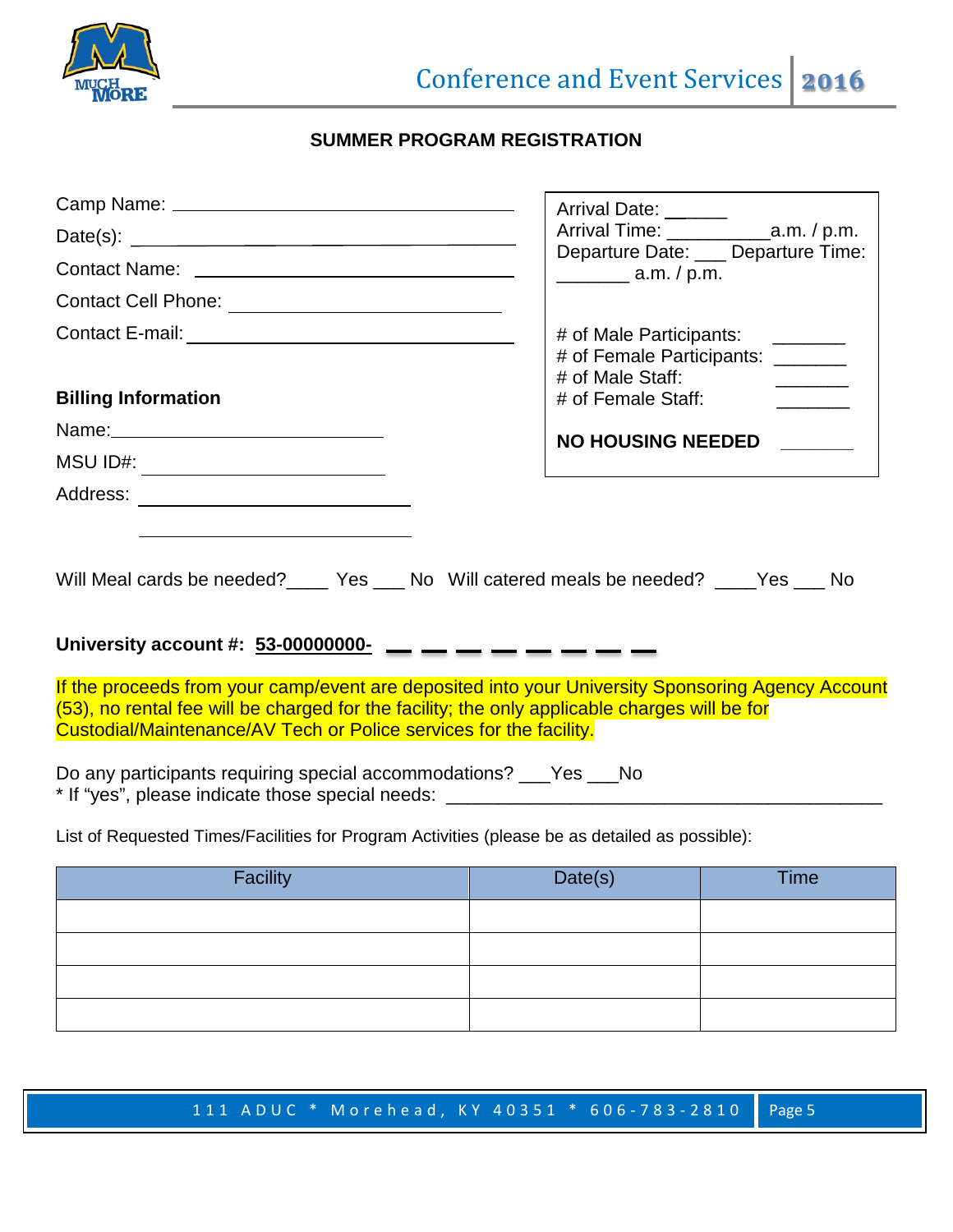

#### **Important Information**

- Please return all forms to OCES at least 10 days prior to your arrival by fax at (606) 783-5022; by e-mail [ta.jones@moreheadstate.edu](mailto:ta.jones@moreheadstate.edu) or k.adams@moreheadstate.edu; or by mail at MSU, OCES, 150 University Blvd. # 894, Morehead, KY 40351.
- MSU reserves the right to request emergency contact information on each participant at any time.
- If you have special needs not outlined within this document, please attach additional information to this document.
- A CONTRACT and invoice will be generated based upon the data in this packet. All changes to this document must be authorized by OCES. The invoice for the facility/housing/meal cards will be generated within 30 days after the conclusion of the program and will be issued from Facilities Management. Aramark Food Services will bill separately.
- Payment is due upon receipt of invoice. If payment is not received, then the account will be considered delinquent and it will be sent to University collections.
- Residence Hall room assignments will be made by MSU; however, each group will be responsible for pairing participants and providing roommate assignment information to MSU on the second page of this document.
- Camp directors are responsible for reading all information related to the expectations and guidelines of MSU and ensuring that members of their group adhere to these expectations and guidelines.
- Camp directors are required to do a walkthrough of the residence hall with a Housing staff member prior to arrival.
- Camp directors/chaperones are required to stay in the residence hall with the participants. They cannot stay at a hotel.
- Camp directors/chaperones/coaches/instructors are required to have Sexual Harassment training prior to the start of camp. If they have it through their school system they must provide proof.
- Please note arrival time is a request; the Office of Student Housing will coordinate the exact time.
- Insurance naming Morehead State University as an additional insured will need to be provided 10 days prior to your event.

In signing this form, I acknowledge that I have read and understand the expectations of MSU, previous damages to our rooms have been assessed, and all additional damages will be charged to this group.

Signature: \_\_\_\_\_\_\_\_\_\_\_\_\_\_\_\_\_\_\_\_\_\_\_\_\_\_\_\_\_\_\_\_\_\_\_\_\_\_\_\_\_ Date: \_\_\_\_ /\_\_\_\_/\_\_\_\_

Please print name: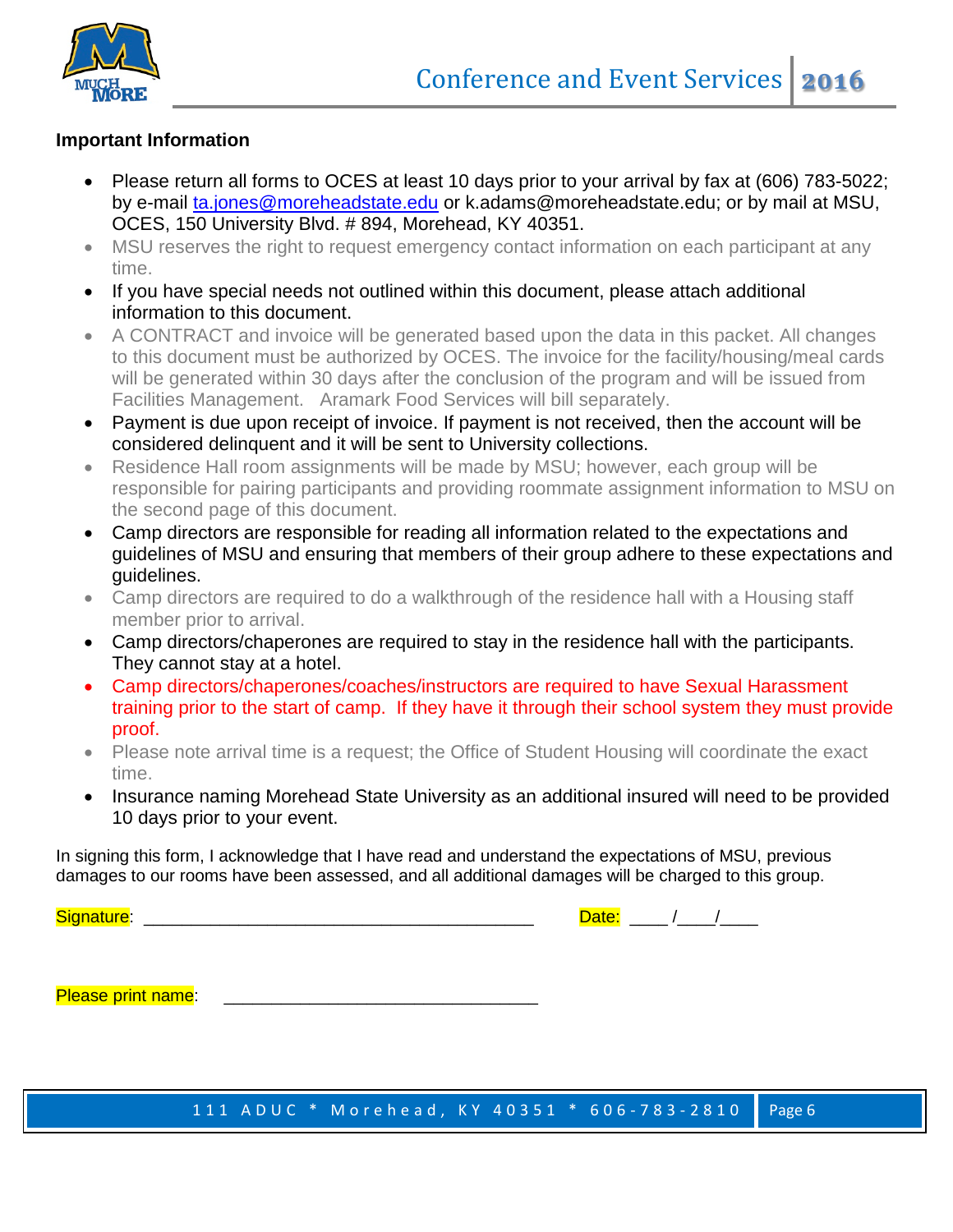

Dear Camp Directors,

All camps / conferences working with external groups, organizations, or entities coming to Morehead State University are required to provide certifications of insurance. Morehead State University requires your company (and all vendors), to file evidence of liability insurance stating:

- 1. Minimum General Liability coverage of \$1,000,000
	- Naming Morehead State University as an Additional Insured.
- 2. Minimum Sexual Abuse coverage of \$1,000,000
- 3. Coverage of Workers Compensation, limits per Kentucky State Statutes must be marked on the Certificate of Liability Insurance.
- 4. Proof of automobile liability for any vehicle that may be on the campus must be evidence on the certificate.

For your reference, a sample certificate is enclosed indicating acceptable amounts of coverage and a listing of the additional insured language. This is a once a year filing process based on the ending date of your policy.

Academic departments of Morehead State University, hosting students supplementing their academic program and Sports Camps using their University Sponsored Agency Accounts (53) do not require a certificate of insurance as they are covered by Morehead State University. Please contact my office to see if your camps meet this exemption.

For more information or questions, please contact me.

Eddie Frazier

Eddie Frazier Risk & Compliance Manager Morehead State University P: 606-783-2179 F: 606-783-2359 j.frazier@moreheadstate.edu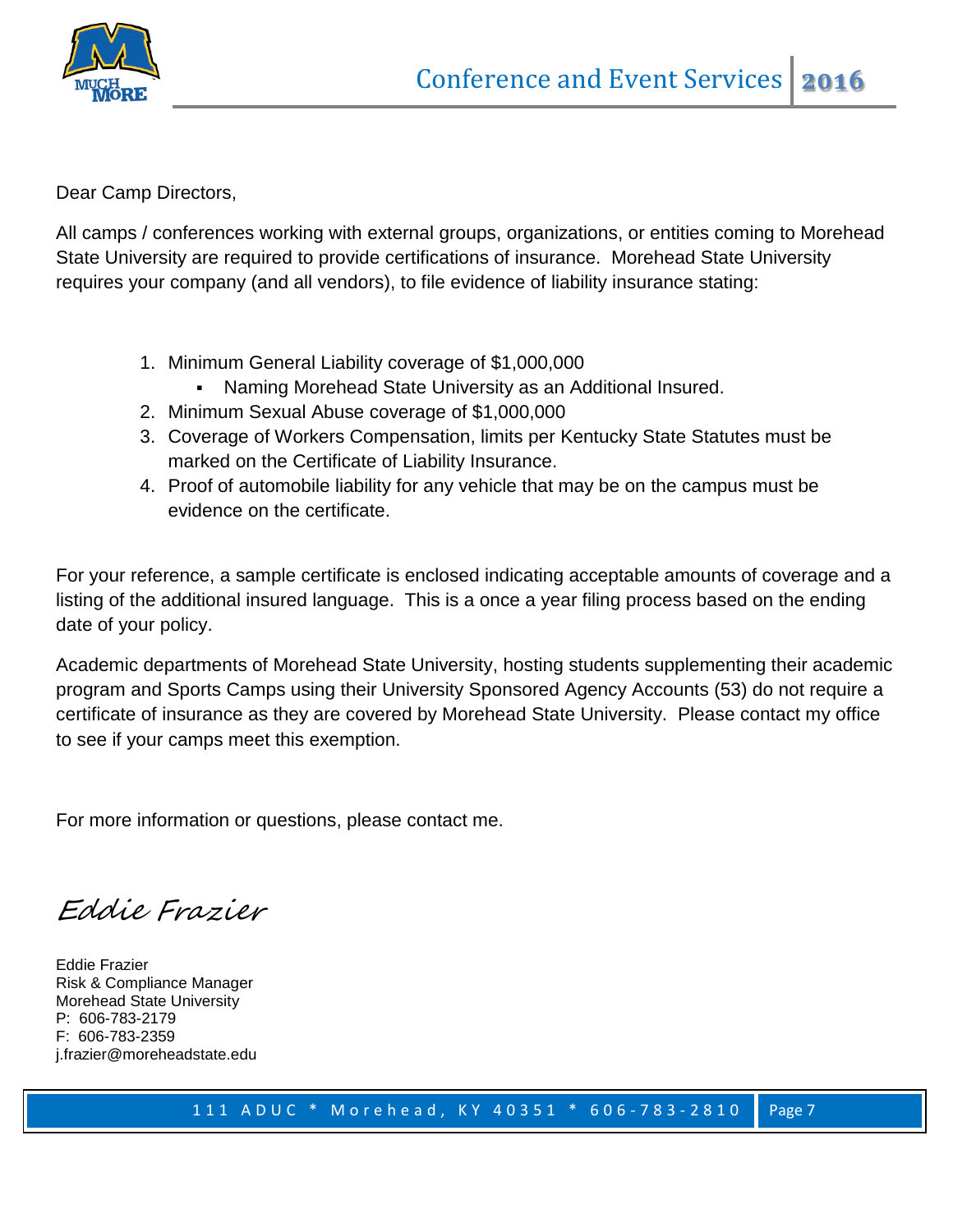

| <b>ACORD®</b>                                                                                                                                                                                                                                                                                                                                                                                                                                                                                      |             |                         | <b>CERTIFICATE OF LIABILITY INSURANCE</b> |                                      |                                      |                                      |                                                         |                             | DATE (MM/DD/YYYY)<br>3/30/2015                                                                                                        |
|----------------------------------------------------------------------------------------------------------------------------------------------------------------------------------------------------------------------------------------------------------------------------------------------------------------------------------------------------------------------------------------------------------------------------------------------------------------------------------------------------|-------------|-------------------------|-------------------------------------------|--------------------------------------|--------------------------------------|--------------------------------------|---------------------------------------------------------|-----------------------------|---------------------------------------------------------------------------------------------------------------------------------------|
| THIS CERTIFICATE IS ISSUED AS A MATTER OF INFORMATION ONLY AND CONFERS NO RIGHTS UPON THE CERTIFICATE HOLDER. THIS<br>CERTIFICATE DOES NOT AFFIRMATIVELY OR NEGATIVELY AMEND, EXTEND OR ALTER THE COVERAGE AFFORDED BY THE POLICIES<br>BELOW. THIS CERTIFICATE OF INSURANCE DOES NOT CONSTITUTE A CONTRACT BETWEEN THE ISSUING INSURER(S), AUTHORIZED<br><b>REPRESENTATIVE OR PRODUCER. AND THE CERTIFICATE HOLDER.</b>                                                                            |             |                         |                                           |                                      |                                      |                                      |                                                         |                             |                                                                                                                                       |
| IMPORTANT: If the certificate holder is an ADDITIONAL INSURED, the policy(les) must be endorsed. If SUBROGATION IS WAIVED, subject to<br>the terms and conditions of the policy, certain policies may require an endorsement. A statement on this certificate does not confer rights to<br>the certificate holder in lieu of such endorsement(s).                                                                                                                                                  |             |                         |                                           |                                      |                                      |                                      |                                                         |                             |                                                                                                                                       |
| <b>PRODUCER</b>                                                                                                                                                                                                                                                                                                                                                                                                                                                                                    |             |                         |                                           |                                      | <b>CONTACT NAME: Sports Division</b> |                                      |                                                         |                             |                                                                                                                                       |
| Pullen Insurance Services, Inc.                                                                                                                                                                                                                                                                                                                                                                                                                                                                    |             |                         |                                           | <b>HIONE</b>                         | $(817) 738-8100$                     |                                      | FAX<br>A/C, No):                                        | $(817)$ 738-2993            |                                                                                                                                       |
| 2560 River Park Plaza, Suite 300<br>Ft. Worth, TX 76116                                                                                                                                                                                                                                                                                                                                                                                                                                            |             |                         |                                           | A/C, No. Ext):<br><b>MAIL</b>        | ADDRESS: info@pullenins.com          |                                      |                                                         |                             |                                                                                                                                       |
| <b>NSURED</b>                                                                                                                                                                                                                                                                                                                                                                                                                                                                                      |             |                         |                                           |                                      |                                      | <b>INSURER(S) AFFORDING COVERAGE</b> |                                                         |                             | <b>NAIC #</b>                                                                                                                         |
| Tom Posey dba Northeastern Kentucky East/West Senior Bowl<br>2336 Cottonwood Court                                                                                                                                                                                                                                                                                                                                                                                                                 |             |                         |                                           | <b>NSURER A:</b>                     |                                      | Nationwide Mutual Insurance Company  |                                                         |                             | 23787                                                                                                                                 |
| Maysville, Kentucky 41056                                                                                                                                                                                                                                                                                                                                                                                                                                                                          |             |                         |                                           | <b>NSURER B:</b><br><b>NSURER C:</b> |                                      |                                      |                                                         |                             |                                                                                                                                       |
|                                                                                                                                                                                                                                                                                                                                                                                                                                                                                                    |             |                         |                                           | <b>NSURER D:</b>                     |                                      |                                      |                                                         |                             |                                                                                                                                       |
| A Member of the Sports, Leisure & Entertainment RPG                                                                                                                                                                                                                                                                                                                                                                                                                                                |             |                         |                                           | <b>NSURER E:</b>                     |                                      |                                      |                                                         |                             |                                                                                                                                       |
|                                                                                                                                                                                                                                                                                                                                                                                                                                                                                                    |             |                         |                                           | <b>NSURER F:</b>                     |                                      |                                      |                                                         |                             |                                                                                                                                       |
| <b>COVERAGES</b>                                                                                                                                                                                                                                                                                                                                                                                                                                                                                   |             |                         | <b>CERTIFICATE NUMBER:</b>                |                                      |                                      | <b>REVISION NUMBER:</b>              |                                                         |                             |                                                                                                                                       |
| THIS IS TO CERTIFY THAT THE POLICIES OF INSURANCE LISTED BELOW HAVE BEEN ISSUED TO THE INSURED NAMED ABOVE FOR THE POLICY PERIOD<br>INDICATED. NOTWITHSTANDING ANY REQUIREMENT, TERM OR CONDITION OF ANY CONTRACT OR OTHER DOCUMENT WITH RESPECT TO WHICH THIS<br>CERTIFICATE MAY BE ISSUED OR MAY PERTAIN, THE INSURANCE AFFORDED BY THE POLICIES DESCRIBED HEREIN IS SUBJECT TO ALL THE TERMS,<br>EXCLUSIONS AND CONDITIONS OF SUCH POLICIES. LIMITS SHOWN MAY HAVE BEEN REDUCED BY PAID CLAIMS. |             |                         |                                           |                                      |                                      |                                      |                                                         |                             |                                                                                                                                       |
| NSI<br><b>TYPE OF INSURANCE</b><br>LTR                                                                                                                                                                                                                                                                                                                                                                                                                                                             | <b>INSR</b> | ADDL SUBR<br><b>WVD</b> | <b>POLICY NUMBER</b>                      |                                      | <b>POLICY EFF</b>                    | <b>POLICY EXP</b><br>(MM/DD/YYYY)    |                                                         | <b>LIMITS</b>               |                                                                                                                                       |
| <b>GENERAL LIABILITY</b><br>A                                                                                                                                                                                                                                                                                                                                                                                                                                                                      |             |                         |                                           |                                      | (MM/DD/YYYY)                         |                                      | <b>EACH OCCURRENCE</b>                                  |                             | \$1,000,000                                                                                                                           |
| COMMERCIAL GENERAL LIABILITY<br>x                                                                                                                                                                                                                                                                                                                                                                                                                                                                  |             |                         |                                           |                                      |                                      |                                      | <b>DAY WHE TO RENTED</b><br><b>ZMISES (Ex occurrent</b> |                             | \$300,000                                                                                                                             |
| LAIMS-MADE X OCCUR                                                                                                                                                                                                                                                                                                                                                                                                                                                                                 |             |                         |                                           |                                      |                                      |                                      | VED / xP (Any one person)                               |                             | \$5,000                                                                                                                               |
|                                                                                                                                                                                                                                                                                                                                                                                                                                                                                                    |             |                         |                                           |                                      | 6/7/15                               | 6/13/15                              | PL NON", & ADV INJURY                                   |                             | \$1,000,000                                                                                                                           |
|                                                                                                                                                                                                                                                                                                                                                                                                                                                                                                    |             |                         | 6BRPG00000057257                          |                                      | 1201 AM                              | 1201.W                               | <b>GENERAL AGGREGATE</b>                                |                             | \$5.000.000                                                                                                                           |
| GENTL AGGREGATE LIMIT APPLIES PER:                                                                                                                                                                                                                                                                                                                                                                                                                                                                 |             |                         |                                           |                                      |                                      |                                      | <b>CODUCTS-COMPIOP AGG</b>                              |                             | \$1,000,000                                                                                                                           |
| <b>POLICY</b><br><b>ROJECT</b><br>œ                                                                                                                                                                                                                                                                                                                                                                                                                                                                |             |                         |                                           |                                      |                                      |                                      | PROFESSIONAL LIABILITY                                  |                             | <b>S EXCLUDED</b>                                                                                                                     |
|                                                                                                                                                                                                                                                                                                                                                                                                                                                                                                    |             |                         |                                           |                                      |                                      |                                      | <b>LEGAL LIAB TO PARTICIPANTS</b>                       |                             | \$1,000,000                                                                                                                           |
| <b>AUTOMOBILE LIABILITY</b>                                                                                                                                                                                                                                                                                                                                                                                                                                                                        |             |                         |                                           |                                      |                                      |                                      | <b>DOMBINED SINGLE LIMIT</b><br>(Es Accident)           |                             |                                                                                                                                       |
| <b>MY AUTO</b>                                                                                                                                                                                                                                                                                                                                                                                                                                                                                     |             |                         |                                           |                                      |                                      |                                      | BODLY INJURY (Per person)                               |                             | s                                                                                                                                     |
| <b>ALL OWNED</b><br><b>SCHEDULED</b><br><b>AUTOS</b><br><b>AUTOS</b>                                                                                                                                                                                                                                                                                                                                                                                                                               |             |                         |                                           |                                      |                                      |                                      | BODLY INJURY (Per socident)                             |                             | s                                                                                                                                     |
| <b>NON-OWNED</b><br><b>HIRED AUTOS</b><br><b>AUTOS</b>                                                                                                                                                                                                                                                                                                                                                                                                                                             |             |                         |                                           |                                      |                                      |                                      | PROPERTY DAMAGE<br>(Per socident)                       |                             | s                                                                                                                                     |
| Not provided while                                                                                                                                                                                                                                                                                                                                                                                                                                                                                 |             |                         |                                           |                                      |                                      |                                      |                                                         |                             |                                                                                                                                       |
| <b>UMBRELLA LIAB</b><br><b>DCCUR</b>                                                                                                                                                                                                                                                                                                                                                                                                                                                               |             |                         |                                           |                                      |                                      |                                      | <b>EACH OCCURRENCE</b>                                  |                             | 5                                                                                                                                     |
| <b>EXCESS LIAB</b><br><b>LAIMS-MADE</b>                                                                                                                                                                                                                                                                                                                                                                                                                                                            |             |                         |                                           |                                      |                                      |                                      | <b>AGGREGATE</b>                                        |                             | 5                                                                                                                                     |
| <b>DED</b><br><b>RETENTION \$</b><br><b><i>NORKERS COMPENSATION</i></b>                                                                                                                                                                                                                                                                                                                                                                                                                            |             |                         |                                           |                                      |                                      |                                      | <b>WC STATU-</b>                                        |                             | s                                                                                                                                     |
| <b>Y/N</b><br>AND EMPLOYERS' LIABLITY<br><b>ANY PROPRIET ORPARTNER!</b>                                                                                                                                                                                                                                                                                                                                                                                                                            |             |                         |                                           |                                      |                                      |                                      | <b>TORY LIMITS</b>                                      | <b>OTHER</b>                |                                                                                                                                       |
| <b>EXECUTIVE OFFICERMEMBER</b>                                                                                                                                                                                                                                                                                                                                                                                                                                                                     | NIA         |                         |                                           |                                      |                                      |                                      | <b>E.L. EACH ACCIDENT</b>                               |                             | s                                                                                                                                     |
| EXCLUDED? (Mandatory in NH)<br>If yes, describe under                                                                                                                                                                                                                                                                                                                                                                                                                                              |             |                         |                                           |                                      |                                      |                                      | <b>E.L. DISEASE - EA EMPLOYEE</b>                       |                             | s                                                                                                                                     |
| DESCRIPTION OF OPERATIONS below<br><b>NEDICAL PAYMENTS FOR</b>                                                                                                                                                                                                                                                                                                                                                                                                                                     |             |                         |                                           |                                      |                                      |                                      | <b>E.L. DISEASE - POLICY LIMIT</b>                      |                             | s                                                                                                                                     |
| A<br><b>ARTICPANTS</b>                                                                                                                                                                                                                                                                                                                                                                                                                                                                             |             |                         | 6BRPG00000057257                          |                                      | 6/7/15<br>12:01 AM                   | 6/13/15<br>12:01 AM                  | <b>EXCESS MEDICAL</b>                                   |                             | \$25,000                                                                                                                              |
| DESCRIPTION OF OPERATIONS / LOCATIONS / VEHICLES (Attach ACORD 101, Additional Remarks Schedule, if more space is required)<br>Event Name: Northeastern Kentucky East-West Senior Bowl<br>Location of Event: Morehead State University                                                                                                                                                                                                                                                             |             |                         |                                           |                                      | Event Dates: 6/7/15 - 6/12/15        |                                      |                                                         | <b>Event Type: Football</b> |                                                                                                                                       |
| <b>CERTIFICATE HOLDER</b>                                                                                                                                                                                                                                                                                                                                                                                                                                                                          |             |                         |                                           |                                      | CANCELLATION                         |                                      |                                                         |                             |                                                                                                                                       |
| <b>Evidence of Coverage</b>                                                                                                                                                                                                                                                                                                                                                                                                                                                                        |             |                         |                                           |                                      |                                      |                                      |                                                         |                             | SHOULD ANY OF THE ABOVE DESCRIBED POLICIES BE CANCELLED BEFORE<br>THE EXPIRATION DATE THEREOF, NOTICE WILL BE DELIVERED IN ACCORDANCE |
| <b>Additionally insured:</b>                                                                                                                                                                                                                                                                                                                                                                                                                                                                       |             |                         |                                           |                                      | WITH THE POLICY PROVISIONS.          |                                      |                                                         |                             |                                                                                                                                       |
| <b>Morehead State University</b><br><b>AUTHORIZED REPRESENTATIVE</b><br>lation Diele                                                                                                                                                                                                                                                                                                                                                                                                               |             |                         |                                           |                                      |                                      |                                      |                                                         |                             |                                                                                                                                       |

Coverage is only extended to U.S. events and activities.<br>\*\* NOTICE TO TEXAS INSUREDS: The insurer for the purchasing group may not be subject to all the insurance laws and regulations of the State of Texas.<br>ACORD 25 (2010/

The ACORD name and logo are registered marks of ACORD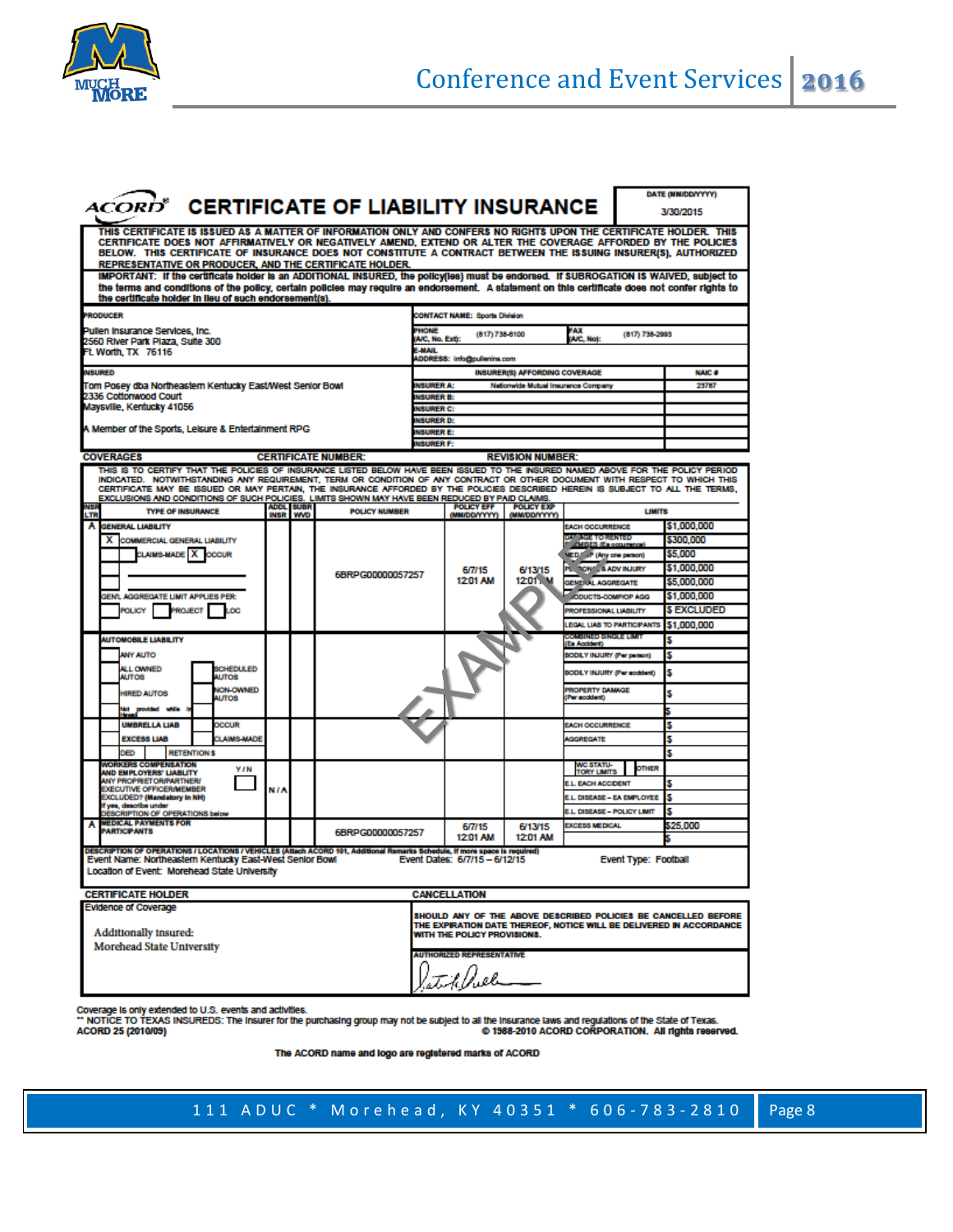

**PG-6**

#### **Sexual Misconduct Policy**

All camp staff/volunteers/attendees must abide by the University's Sexual Misconduct Policy. All staff/volunteers must provide background checks or proof that they completed have sexual misconduct training. If proof is not available they must get access from Human Resources to take the online training required of university staff.

Each camp will receive a copy of PG-6 for their reference.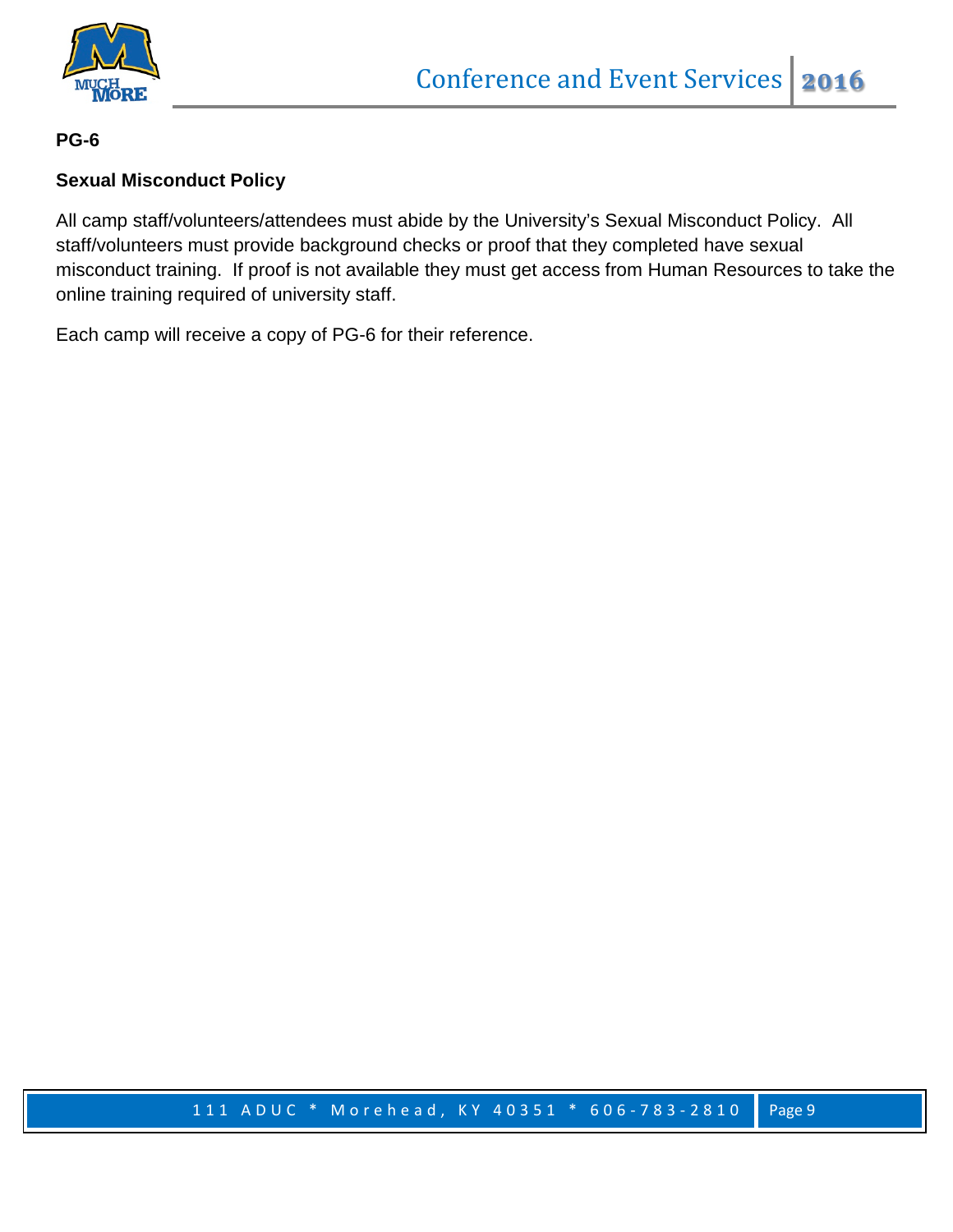

# **2016 Summer Camp Facility Rates & Charges**

| <b>Item</b>                                                                                       | <b>External</b>        | <b>Camp Rate</b>       |
|---------------------------------------------------------------------------------------------------|------------------------|------------------------|
| <b>Housing</b>                                                                                    |                        |                        |
| (Double Occupancy or Suite)                                                                       | \$16.00                | \$13.00                |
| Fees applicable to damage of furniture in the                                                     |                        |                        |
| rooms/residence halls                                                                             |                        |                        |
|                                                                                                   |                        |                        |
| <b>Lost Key Replacement</b>                                                                       |                        |                        |
| Interior Room Key & Lock Change                                                                   | \$50.00                | \$50.00                |
| Food Service - Per Person Per day                                                                 | \$21.71                | \$21.71                |
| <b>Breakfast</b>                                                                                  | \$6.16                 | \$6.16                 |
| Lunch                                                                                             | \$7.40                 | \$7.40                 |
| <b>Dinner</b>                                                                                     | \$8.15                 | \$8.15                 |
| *Food rates include the 3% city sales tax                                                         |                        |                        |
| <b>Meal Cards</b>                                                                                 |                        |                        |
| Initial Meal card                                                                                 | \$1.00                 | \$1.00                 |
| <b>Replacement Meal Card</b>                                                                      | \$5.00                 | \$5.00                 |
| <b>Facility Rental</b>                                                                            |                        |                        |
| <b>AAC</b>                                                                                        | \$1,765.00             | \$520.00               |
| <b>Football Field/Track</b>                                                                       | \$955.00               | \$220.00               |
| <b>Rec Field</b>                                                                                  |                        | \$220.00               |
| <b>Wetherby Gym</b>                                                                               | \$890.00               | \$385.00               |
| Laughlin Gym                                                                                      | \$870.00               | \$530.00               |
| Fulbright Room (Baird)                                                                            | \$420.00               | \$260.00               |
| Breckinridge 002                                                                                  | \$190.00               | \$85.00                |
| <b>Button Auditorium</b>                                                                          | \$735.00               | \$295.00               |
| <b>Button Drill Room</b>                                                                          | \$785.00               | \$440.00               |
| Rader 111                                                                                         | \$155.00               | \$90.00                |
| Rader 112                                                                                         | \$155.00               | \$90.00                |
| Reed Hall 419                                                                                     | \$190.00               | \$110.00               |
| <b>ADUC-Eagle Meeting</b>                                                                         | \$80.00                | \$55.00                |
| <b>ADUC-Eagle Dining</b>                                                                          | \$145.00               | \$85.00                |
| ADUC-Commonwealth Room                                                                            | \$200.00               | \$115.00               |
| <b>ADUC 301</b>                                                                                   | \$135.00               | \$65.00                |
| <b>ADUC 302</b>                                                                                   | \$80.00                | \$55.00                |
| <b>ADUC 312</b>                                                                                   | \$140.00               | \$85.00                |
| ADUC-Riggle                                                                                       | \$145.00               | \$85.00                |
| <b>ADUC- Crager Room</b>                                                                          | \$885.00               | \$490.00               |
| <b>Custodial Services</b>                                                                         | \$26.34/custodian/hour | \$26.34/custodian/hour |
| Custodial Services are billed after 5:00pm on Week days and all times in use Saturday and Sunday. |                        |                        |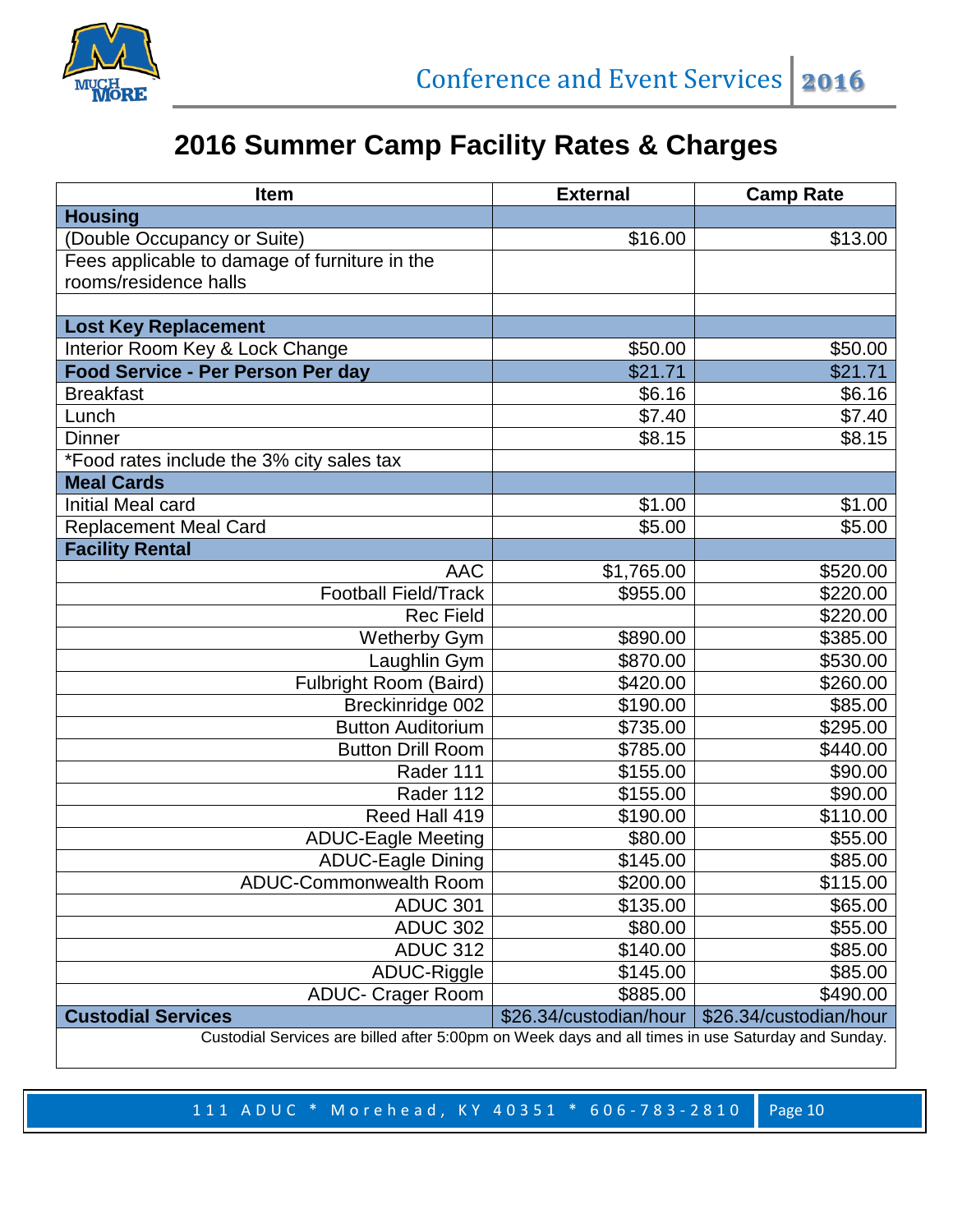

# **2016 Summer Camp Facility Rates & Charges cont.**

| <b>Fire Alarms*</b>                                                                                                                                                                                                                                                                                                              |                      |                      |
|----------------------------------------------------------------------------------------------------------------------------------------------------------------------------------------------------------------------------------------------------------------------------------------------------------------------------------|----------------------|----------------------|
| *Excerpt from MSU's Student Handbook under Housing<br>a. A person who pulls a fire alarm or falsely reports an<br>emergency to police or the fire department will be punished<br>under the Kentucky Revised Statute 512.040. If convicted of<br>this Class B misdemeanor, it means up to a<br>\$500 fine and/or 90 days in jail. | \$500.00             | \$500.00             |
| <b>MSU Campus Police</b>                                                                                                                                                                                                                                                                                                         | \$35.00/officer/hour | \$35.00/officer/hour |
| AV Tech for Saturday and Sunday Events                                                                                                                                                                                                                                                                                           | \$41.00/hour         | \$41.00/hour         |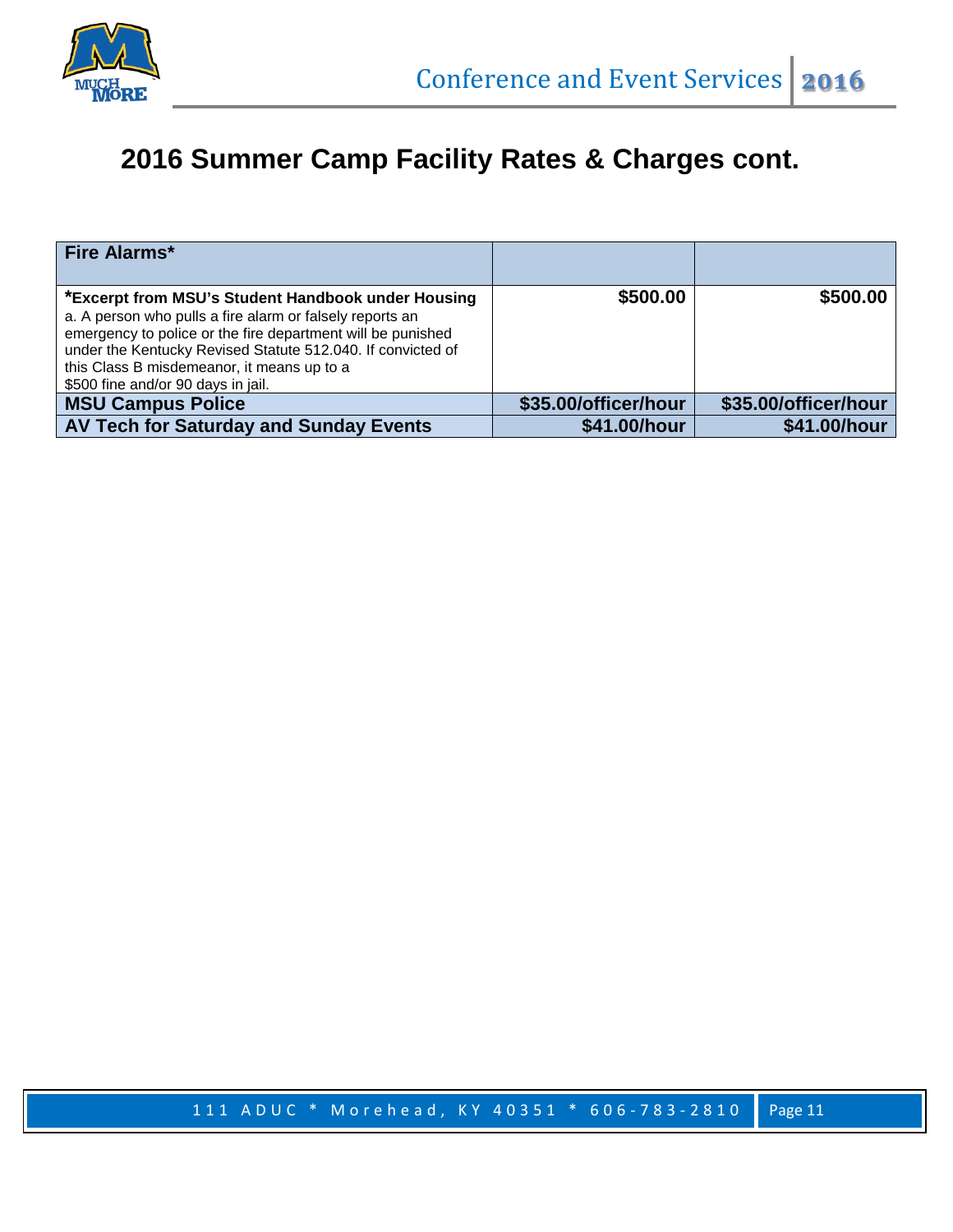

# **Section II**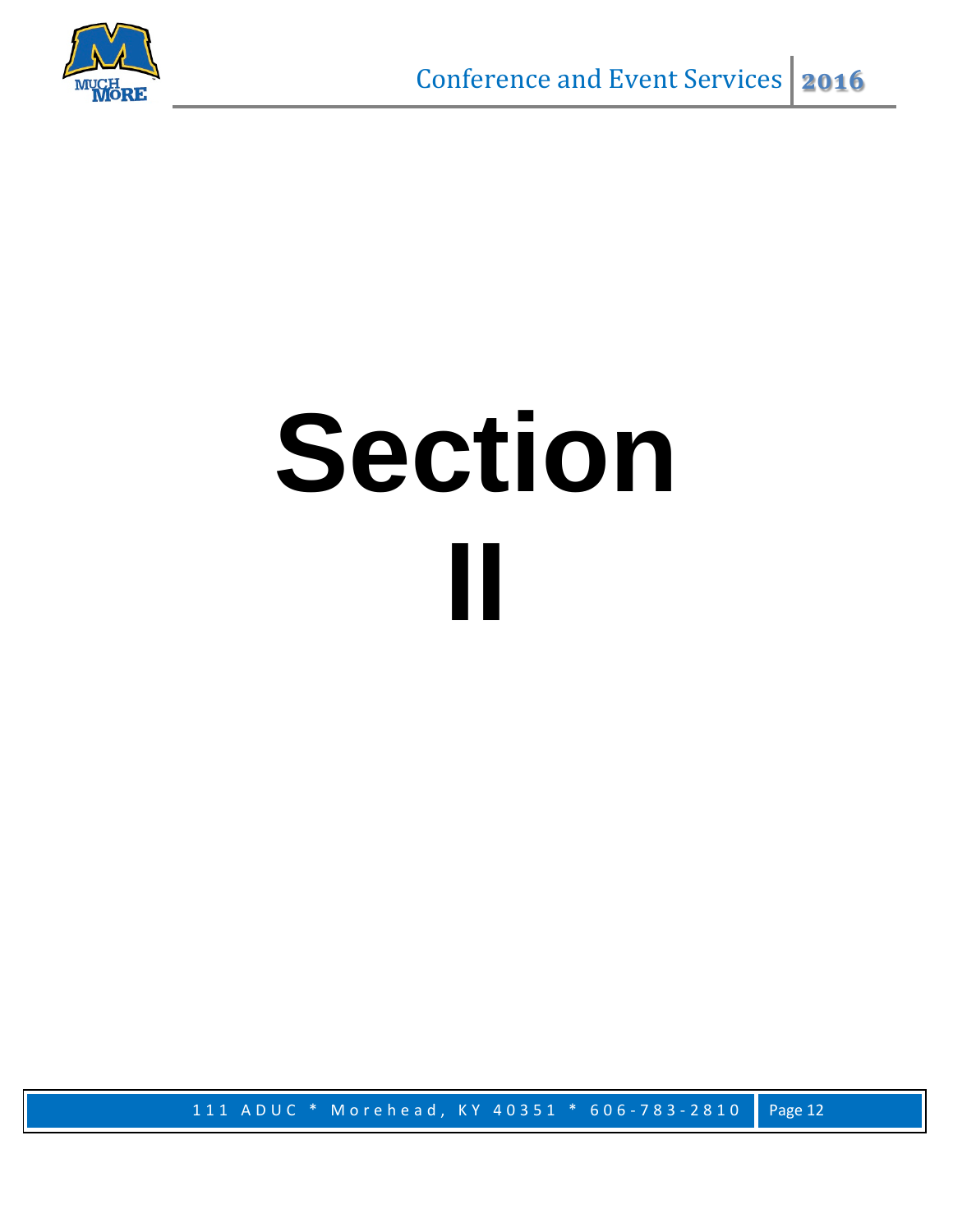

# **DINING SERVICES SUMMER CAMPS PROCEDURES 2016**

### **GENERAL POLICIES**

- If the count is lower than the confirmed number, the camp will be charged for the higher number for the first full day.
- If the camp participants are higher than the confirmed number, the higher number will be used for billing.
- Camp numbers will be finalized after the first meal. Beyond that, changes will be considered only in extreme cases.
- Camps using guest passes or cards will be charged for their camp count plus the number of participants.
- A 50% deposit is required at the time you request meals through Dining Services.

| <b>Camps Meals</b>                                                                | <b>Prices</b> |
|-----------------------------------------------------------------------------------|---------------|
| <b>Breakfast</b>                                                                  | \$6.50        |
| Lunch                                                                             | \$7.50        |
| Dinner                                                                            | \$8.50        |
| Pricing is non-inclusive of a 3% City<br>Restaurant Tax added after<br>completion | \$22.50       |

### **CONTACT INFORMATION**

Linda Davis *General Manager* [davis-linda@aramark.com](mailto:davis-linda@aramark.com)

Liz Kilsheimer *Catering*  [kilsheimer-elizabeth@aramark.com](mailto:kilsheimer-elizabeth@aramark.com)

Cell: 356-3969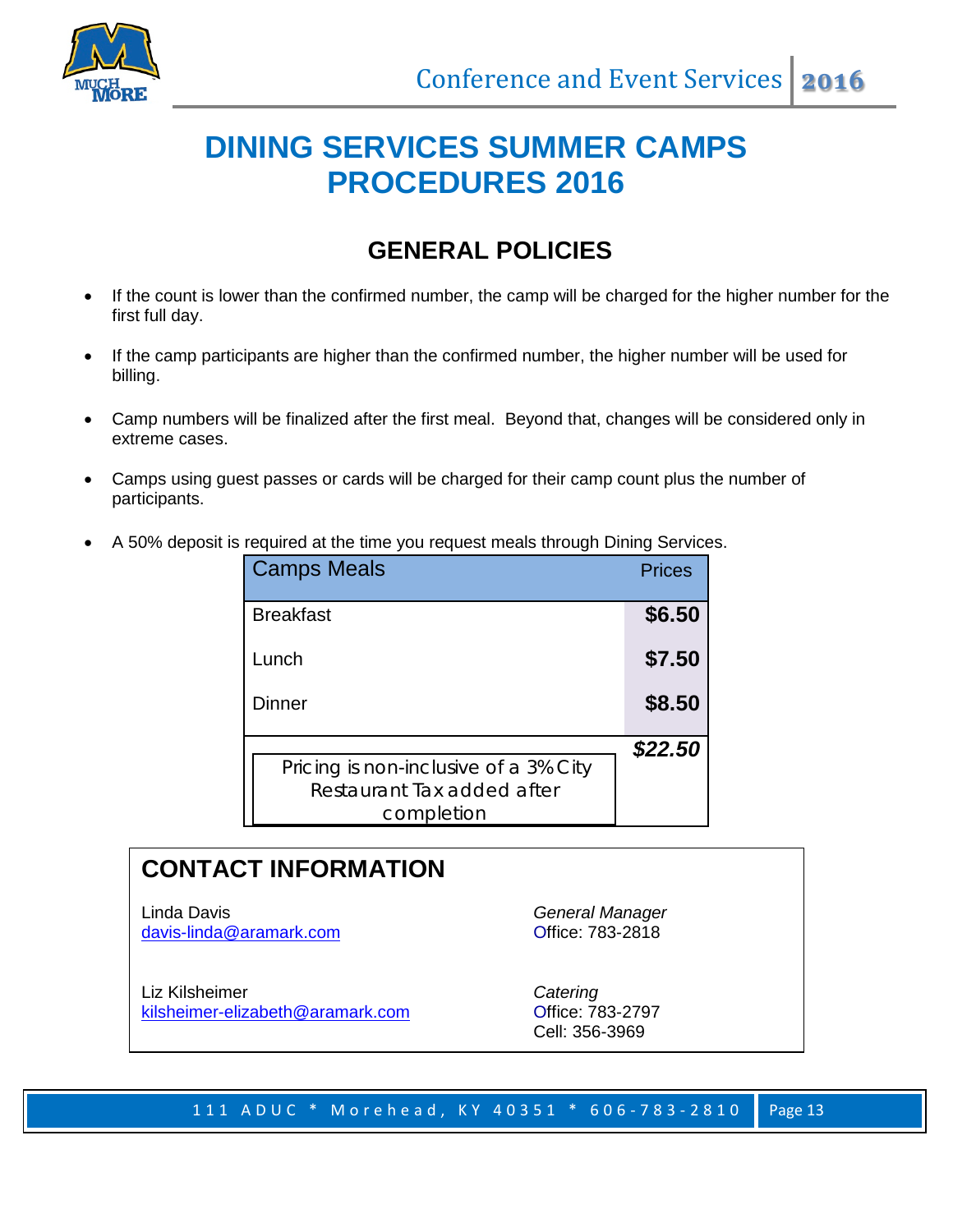

**Camp Meals – 2016**

|          | <b>Person Responsible:</b> |  |
|----------|----------------------------|--|
| Phone #: |                            |  |

**Email:**

#### **Please fill in dates and circle each meal needed and send to:** Linda Davis *Billing / Count Changes*

|                                     |                          | davis-linda3@aramark.com          |                              | Office: 783-9333                                 |                                   |                                   |
|-------------------------------------|--------------------------|-----------------------------------|------------------------------|--------------------------------------------------|-----------------------------------|-----------------------------------|
| <b>SUNDAY</b>                       | <b>MONDAY</b>            | <b>TUESDAY</b>                    | <b>WEDNESDAY</b>             | <b>THURSDAY</b>                                  | <b>FRIDAY</b>                     | <b>SATURDAY</b>                   |
| $\sf B$<br>L<br>D                   | $\sf B$<br>D             | $\sf B$<br>L<br>$\mathsf D$       | $\sf B$<br>L<br>D            | $\sf B$<br>L<br>D                                | $\sf B$<br>L<br>$\mathsf D$       | $\sf B$<br>L<br>$\mathsf D$       |
| $\overline{B}$<br>L<br>$\mathsf{D}$ | $\overline{B}$<br>L<br>D | $\overline{\mathsf{B}}$<br>L<br>D | $\overline{B}$<br>L<br>D     | $\overline{B}$<br>$\mathsf{L}$<br>$\overline{D}$ | $\overline{\mathsf{B}}$<br>L<br>D | $\overline{\mathsf{B}}$<br>L<br>D |
| $\sf B$<br>L<br>$\mathsf{D}$        | $\sf B$<br>D             | $\sf B$<br>L<br>D                 | $\sf B$<br>L<br>D            | $\sf B$<br>L<br>$\overline{D}$                   | $\sf B$<br>L<br>$\mathsf D$       | $\sf B$<br>L<br>$\mathsf D$       |
|                                     |                          |                                   |                              |                                                  |                                   |                                   |
| B<br>$\mathsf{L}$<br>D              | $\mathsf B$<br>D         | $\sf B$<br>L<br>D                 | $\sf B$<br>L<br>$\mathsf{D}$ | $\sf B$<br>L<br>D                                | $\sf B$<br>L<br>D                 | $\sf B$<br>L<br>$\mathsf D$       |
| $\sf B$<br>L<br>D                   | $\sf B$<br>D             | $\sf B$<br>L<br>D                 | $\sf B$<br>L<br>D            | $\sf B$<br>L<br>D                                | B<br>L<br>D                       | $\sf B$<br>L<br>$\mathsf D$       |

**Please fill out a sheet for each month**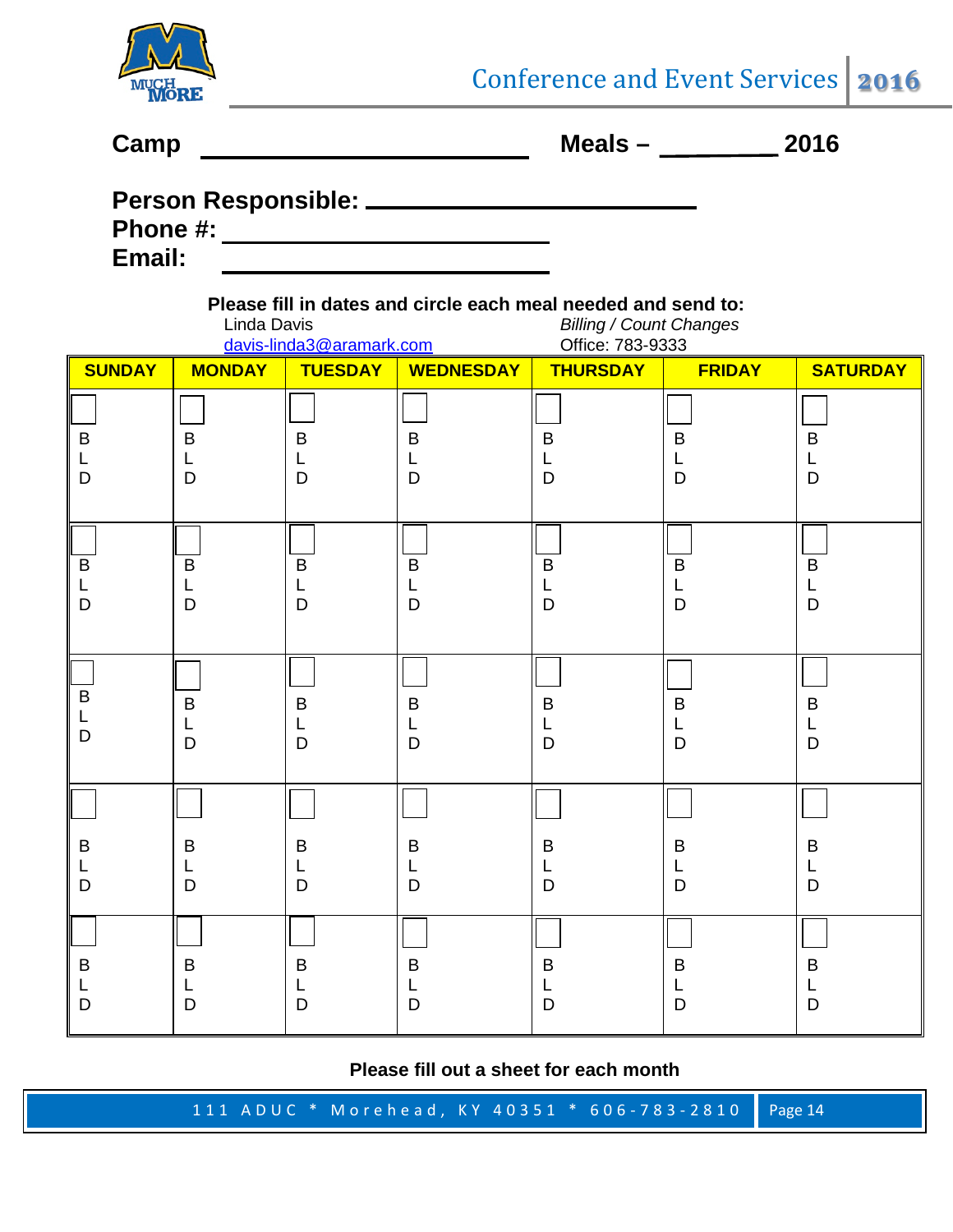

#### **Aramark Camp Reservation Policy**

#### **Camp Contact Information**

- Camps will contact Linda Davis in order to arrange for meals.
	- Linda may be contacted at **davis-linda3@aramark.com** for any questions, concerns, or inquiries.
- Camps are required to give contact information for camp management as well as a billing contact for camps.
	- This contact information is to include name, organization, phone number, and email.

#### **Camp Reservation**

- Camps will give an estimate of camp dining needs and dates of service a minimum of two weeks in advance
- Camps will confirm and lock in camp dining needs one week prior to camp start date.
	- This confirmation number will be used for billing purposes.
	- Meal counts will be monitored on a daily basis and compared to communicated camp counts. If meals used by a camp exceed the estimated usage the customer will be billed for the variance.
- If there are any last minute changes, Aramark must be notified by the end of the first meal period of your camp. After this, there will be no changes to camp billing counts.

#### **Camp Deposit**

- Academic camps will be required to provide a P.O. for their camps once a final camp participation number is confirmed.
- Athletic Camps are required to make a 90% deposit for their camps once a final camp confirmation is confirmed.
	- Camp Deposit is to be given to Aramark by the camp start date.
	- Any changes in camp meals between the point of advanced deposit and the final changes made by the first meal period of a camp will be taken from the 10% remaining balance on the camp.

#### **Meal Times and Dining Location**

- Meals will be served at the Beaker's Location in the Alumni Tower building on Morehead State University's campus.
- Standard meal times are set for the following time periods.
	- Breakfast 7:00 a.m. 9:00 a.m.
	- Lunch 11:00 a.m. 2:00 p.m.
	- Dinner 4:00 p.m. 7:00 p.m.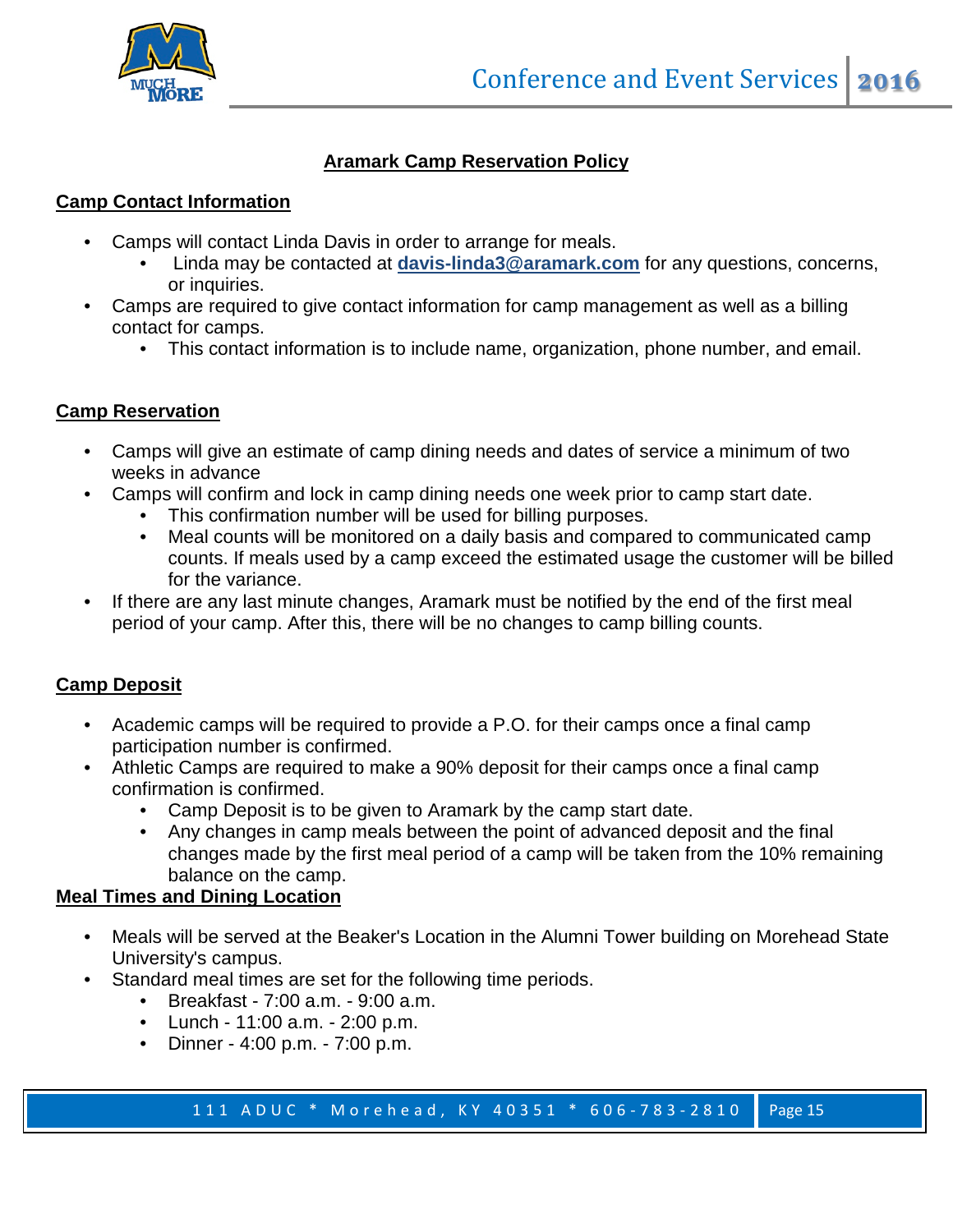

- Any special accommodations or requests for a change in dining venue or meal time must be communicated to Linda Davis a minimum of one week prior the camp start date.
	- Any requests made after this deadline will not be accommodated unless under uncontrollable or extreme situations.
	- Aramark will notify the camp contact to confirm whether we will be able to accommodate any requests. Until such confirmation is given, the camp will be expected to operate under the standard meal times and dining locations.
	- Aramark requires that any special dietary requests have a medical form sent to Aramark at the time of request. In addition to this, Ararmark and the camp will coordinate a meeting with the camper or staff member to discuss the request and ensure all needs are met.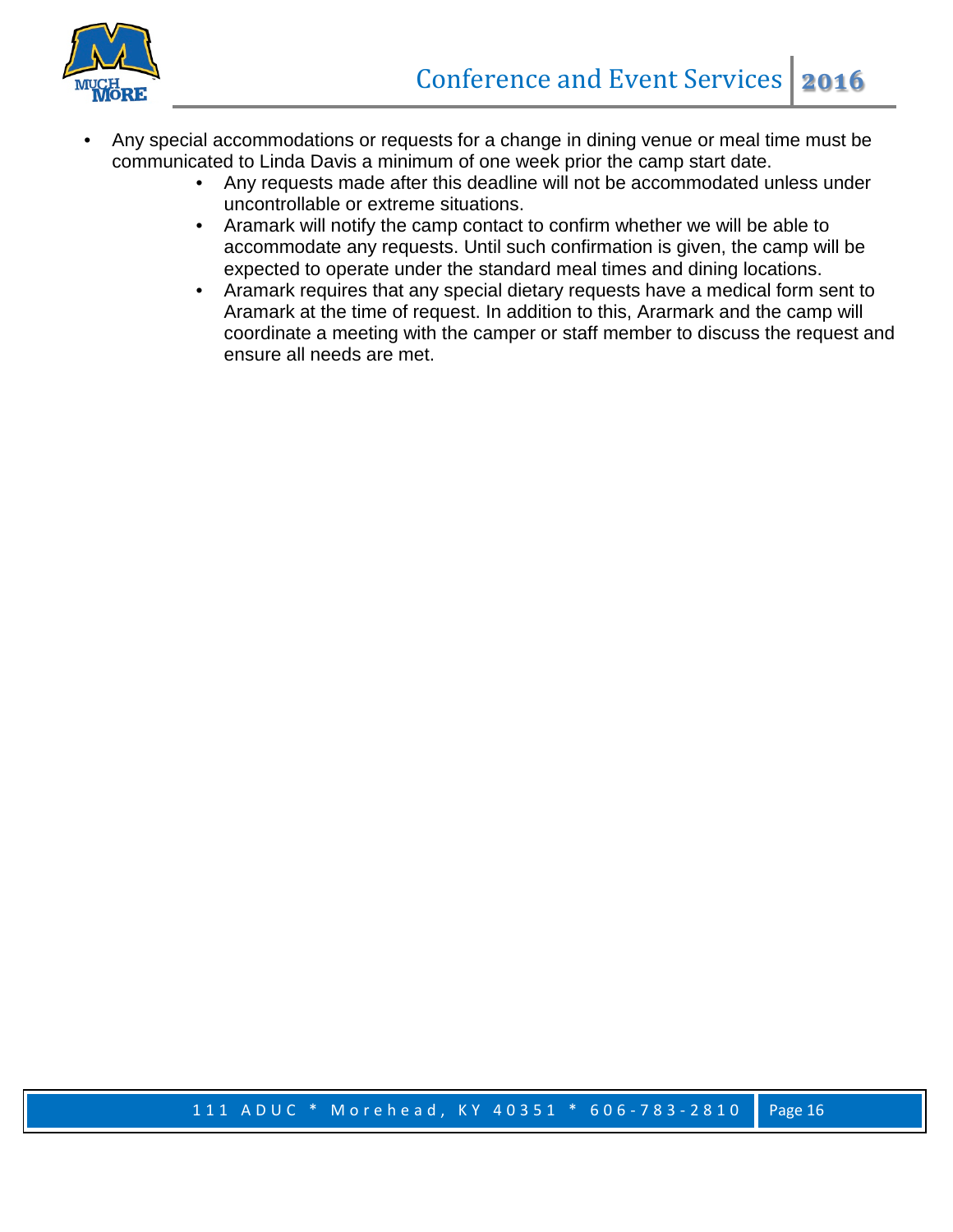

# Section III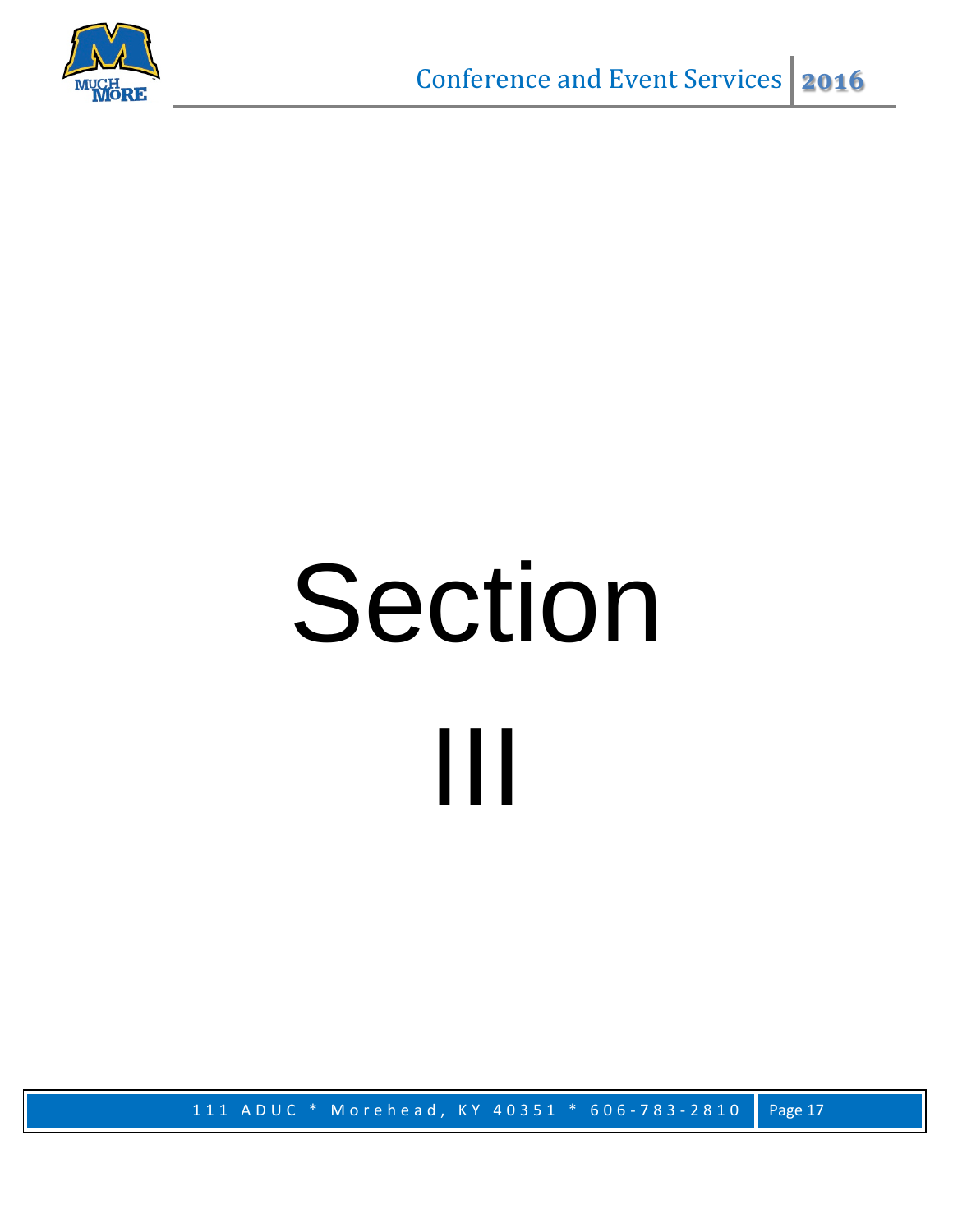

The MSU Housing office will make final determination as to which building your camp will occupy.

Housing will have student employees at the front desk of each building 8:00am-12:00am and they should be notified first if there are problems with the rooms/building.

Housing does **NOT** supply bedding, towels/wash cloths, or toiletries. Each room contains two XL twin sized beds with a closet/dresser combo. Rooms accommodate 2 campers only. Community bathrooms are on each floor.

**Front Desk numbers are:**

| Cartmell Hall606-783-3391                |  |
|------------------------------------------|--|
| Butler Hall606-783-4607                  |  |
| Cooper Hall606-783-4222                  |  |
| Alumni Tower606-783-3152                 |  |
| If there is an emergency, please contact |  |
|                                          |  |

### **MSU Police at 606-783-2035**

Camp directors are responsible for providing Housing with a room assignment list. Please fill out the following Housing Roster page(s) and provide at check in.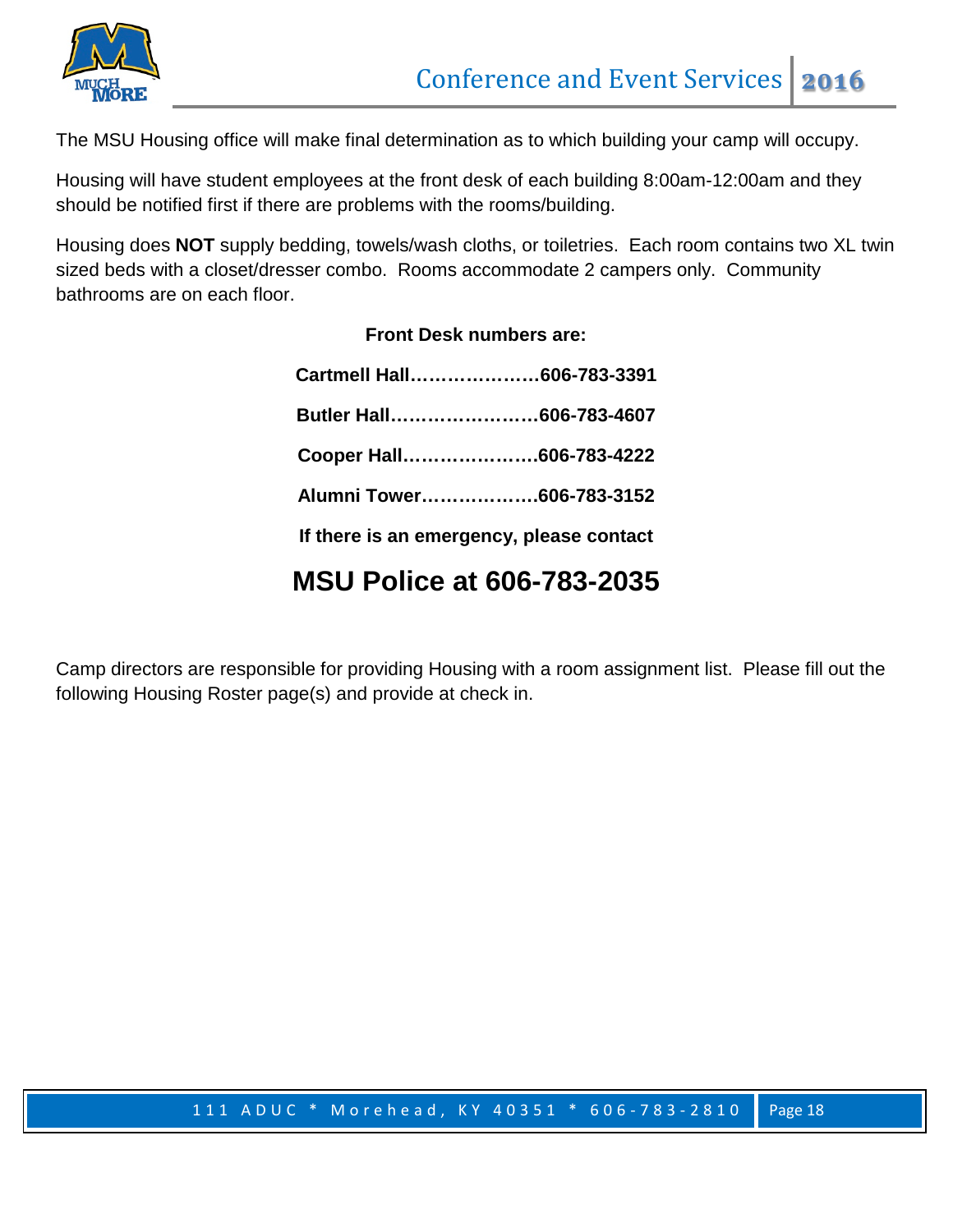

#### **Housing Roster:**

(Please assign and list roommates for the members of your group. PRINT OR TYPE NAMES.)

| Room | Name(s) | Room | Name(s) |
|------|---------|------|---------|
|      |         |      |         |
|      |         |      |         |
|      |         |      |         |
|      |         |      |         |
|      |         |      |         |
|      |         |      |         |
|      |         |      |         |
|      |         |      |         |
|      |         |      |         |
|      |         |      |         |
|      |         |      |         |
|      |         |      |         |
|      |         |      |         |
|      |         |      |         |
|      |         |      |         |
|      |         |      |         |
|      |         |      |         |
|      |         |      |         |
|      |         |      |         |
|      |         |      |         |
|      |         |      |         |
|      |         |      |         |
|      |         |      |         |
|      |         |      |         |
|      |         |      |         |
|      |         |      |         |
|      |         |      |         |
|      |         |      |         |
|      |         |      |         |
|      |         |      |         |
|      |         |      |         |
|      |         |      |         |
|      |         |      |         |
|      |         |      |         |
|      |         |      |         |
|      |         |      |         |
|      |         |      |         |
|      |         |      |         |
|      |         |      |         |
|      |         |      |         |
|      |         |      |         |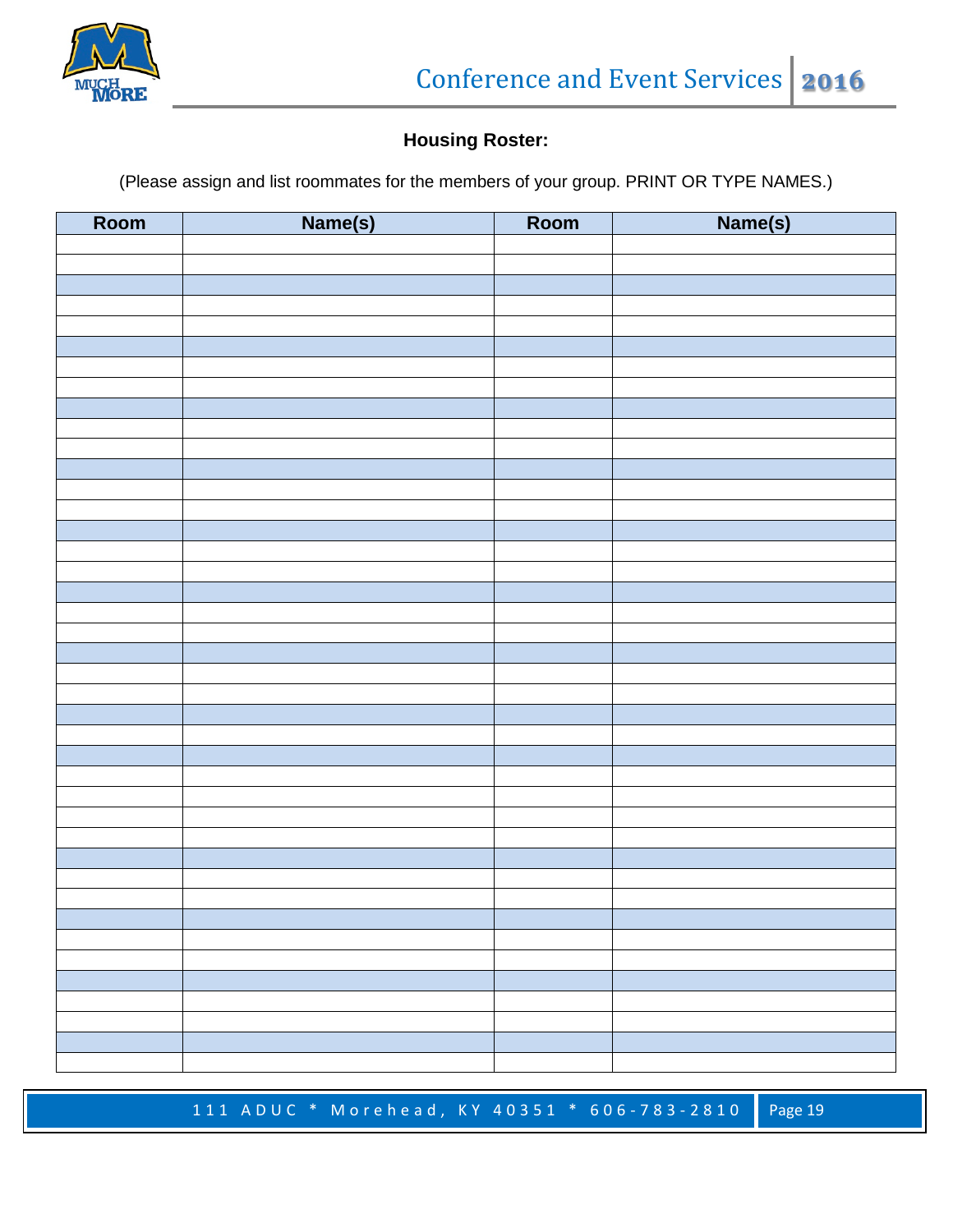

#### **Housing Roster:**

(Please assign and list roommates for the members of your group. PRINT OR TYPE NAMES.)

| Room | Name(s) | Room | Name(s) |
|------|---------|------|---------|
|      |         |      |         |
|      |         |      |         |
|      |         |      |         |
|      |         |      |         |
|      |         |      |         |
|      |         |      |         |
|      |         |      |         |
|      |         |      |         |
|      |         |      |         |
|      |         |      |         |
|      |         |      |         |
|      |         |      |         |
|      |         |      |         |
|      |         |      |         |
|      |         |      |         |
|      |         |      |         |
|      |         |      |         |
|      |         |      |         |
|      |         |      |         |
|      |         |      |         |
|      |         |      |         |
|      |         |      |         |
|      |         |      |         |
|      |         |      |         |
|      |         |      |         |
|      |         |      |         |
|      |         |      |         |
|      |         |      |         |
|      |         |      |         |
|      |         |      |         |
|      |         |      |         |
|      |         |      |         |
|      |         |      |         |
|      |         |      |         |
|      |         |      |         |
|      |         |      |         |
|      |         |      |         |
|      |         |      |         |
|      |         |      |         |
|      |         |      |         |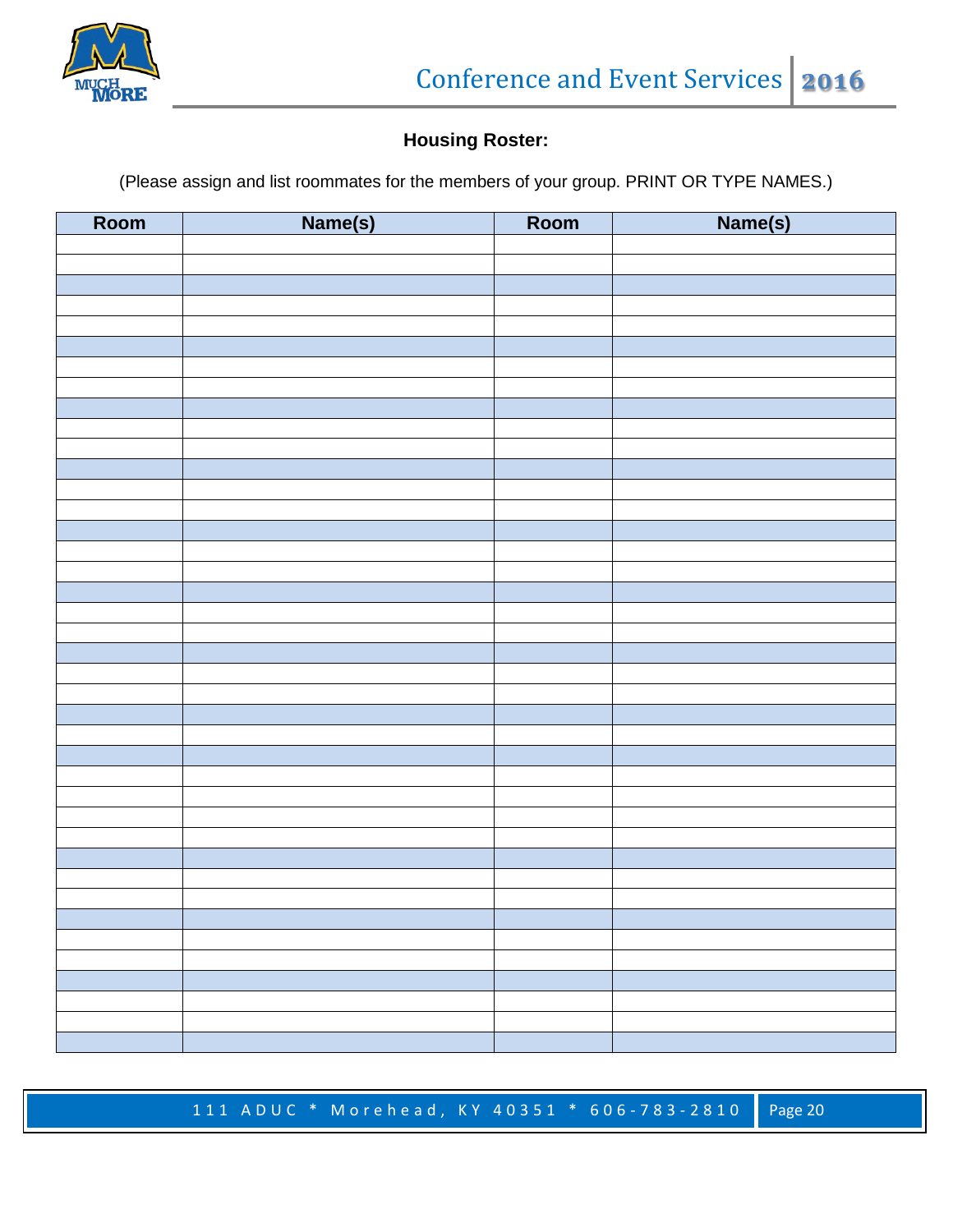

#### **HEALTH HISTORY MOREHEAD STATE UNIVERSITY COUNSELIGE ASSAULT ASSAULT** Counseling & Health Services

 150 University Blvd. Morehead, KY 40351 606-783-2055

#### **To be completed by patient unless under the age of 18 then must be completed and signed by parent/guardian.**

Completion of this report is required before treatment at the Counseling and Health Services Clinic at Morehead State University. All health information is confidential and will be placed on file in the Health Clinic. Please read carefully and answer all questions on the form. Consult your parents/guardian for complete and accurate information. You may need to consult your family health care provider or public health department for accurate immunization record.

| Name                          |              |                               |             |                |
|-------------------------------|--------------|-------------------------------|-------------|----------------|
| Last                          | <b>First</b> |                               | Middle      |                |
| <b>Social Security Number</b> |              | Date of Birth<br>Month<br>dav | Age<br>vear | Male<br>Female |
| Home address                  |              |                               |             | <b>Phone</b>   |
| <b>Number &amp; Street</b>    | Citv         | State                         | Zip         |                |

**Medical History** Place an x in the appropriate yes or no column for each item listed and indicate year for each yes response. If any medical condition still exists for which a yes response was given , please give further detail at the end of the form.

| <b>CONDITION</b>             | <b>YES</b> | NO | <b>YEAR</b> | <b>CONDITION</b>      | <b>YES</b> | N <sub>O</sub> | <b>YEAR</b> |
|------------------------------|------------|----|-------------|-----------------------|------------|----------------|-------------|
| <b>Measles</b>               |            |    |             | <b>Tuberculosis</b>   |            |                |             |
| <b>Mumps</b>                 |            |    |             | Mental health         |            |                |             |
|                              |            |    |             | (bipolar, depression, |            |                |             |
|                              |            |    |             | ADD, anxiety, etc.)   |            |                |             |
| Chicken Pox                  |            |    |             | Meningitis            |            |                |             |
| Mononucleosis                |            |    |             | Seizures or           |            |                |             |
|                              |            |    |             | convulsions           |            |                |             |
| Anemia or blood disorder     |            |    |             | Paralysis             |            |                |             |
| Heart murmur/heart disease   |            |    |             | Severe Headaches      |            |                |             |
| <b>Rheumatic fever</b>       |            |    |             | Head injury or        |            |                |             |
|                              |            |    |             | concussion            |            |                |             |
| High Blood Pressure          |            |    |             | Stomach/intestinal    |            |                |             |
|                              |            |    |             | trouble               |            |                |             |
| Clots in veins               |            |    |             | Ulcer                 |            |                |             |
| Gynecological problems       |            |    |             | Hepatitis (yellow     |            |                |             |
|                              |            |    |             | jaundice)             |            |                |             |
| Sexually Transmitted disease |            |    |             | Gallbladder disease   |            |                |             |
| Asthma                       |            |    |             | Thyroid disease       |            |                |             |
| Pneumonia                    |            |    |             | <b>Diabetes</b>       |            |                |             |
| Orthopedic                   |            |    |             | Bladder/kidney        |            |                |             |
| injuries/fractures/surgeries |            |    |             | disease               |            |                |             |
| Cancer                       |            |    |             |                       |            |                |             |

| Have you had any illness, injury, or hospitalization not already noted? | <b>ves</b> | no. If yes, please explain |
|-------------------------------------------------------------------------|------------|----------------------------|
| no. If yes, indicate date and type of<br>Have you ever had surgery? ves |            |                            |
| operation:                                                              |            |                            |

**\_\_\_\_\_\_\_\_\_\_\_\_\_\_\_\_\_\_\_\_\_\_\_\_\_\_\_\_\_\_\_\_\_\_\_\_\_\_\_\_\_\_\_\_\_\_\_\_\_\_\_\_\_\_\_\_\_\_\_\_\_\_\_\_\_\_\_\_\_\_\_\_\_\_\_\_\_\_\_\_\_\_\_\_\_\_\_\_\_\_\_\_\_\_\_**

**Are you allergic to any medications? \_\_\_\_yes \_\_\_\_no. If yes, indicate medications: \_\_\_\_penicillin \_\_\_\_tetracycline \_\_\_\_sulfa \_\_\_\_others (specify):**

Are you presently taking any medication? \_\_\_\_\_yes \_\_\_\_\_\_no. If yes, list name of drug, dosage, strength, and frequency: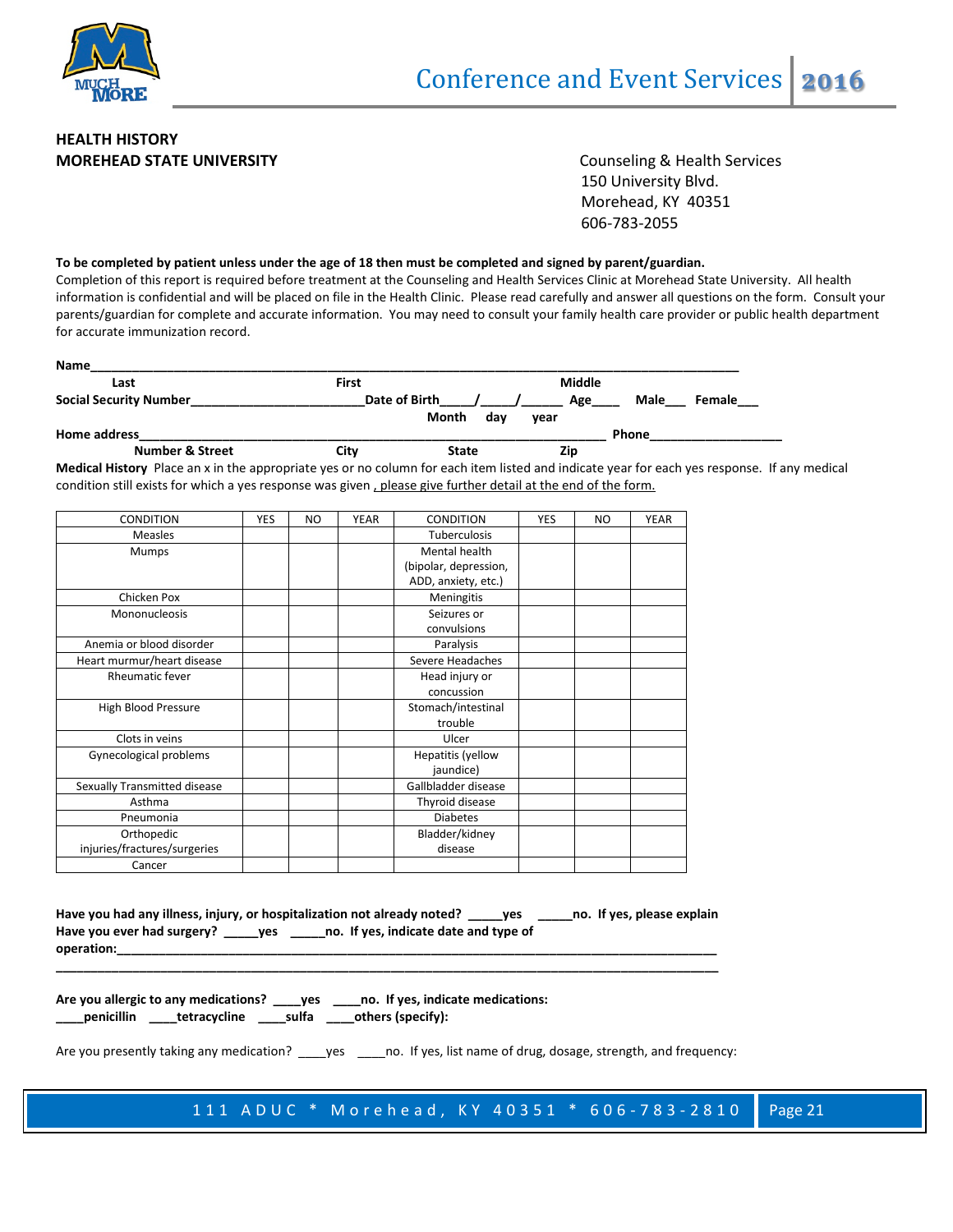

#### Do you use tobacco products? \_\_\_\_yes \_\_\_\_no **Have you had the following vaccinations? If yes, please supply dates or attach copy of immunization record from health care provider.**

| Immunization                       | <b>YES</b> | DATE (month/date/year)-please<br>list all dates | <b>NO</b> |
|------------------------------------|------------|-------------------------------------------------|-----------|
| Diphtheria, Tetanus, and           |            |                                                 |           |
| Pertussis (DPT)                    |            |                                                 |           |
| Td or Tdap (please specify)        |            |                                                 |           |
| <b>Oral Polio Vaccine</b>          |            |                                                 |           |
| MMR (measles, mumps, rubella)      |            |                                                 |           |
| Chickenpox                         |            |                                                 |           |
| <b>Hepatitis B</b>                 |            |                                                 |           |
| <b>Meningitis Vaccine</b>          |            |                                                 |           |
| Have you had a tuberculin skin     |            | <b>POSITIVE</b>                                 |           |
| test (TB skin test)?               |            | <b>NEGATIVE</b>                                 |           |
| If TB skin test was positive, have |            |                                                 |           |
| you had a chest x-ray?             |            |                                                 |           |
| Please give date and result if     |            |                                                 |           |
| had chest x-ray                    |            |                                                 |           |
| If you are an international        |            |                                                 |           |
| student or have lived outside of   |            |                                                 |           |
| the United States, have you        |            |                                                 |           |
| received BCG? (vaccine for         |            |                                                 |           |
| tuberculosis)                      |            |                                                 |           |
| Have you lived in a household      |            |                                                 |           |
| with anyone who has had            |            |                                                 |           |
| tuberculosis? If yes, please       |            |                                                 |           |
| explain                            |            |                                                 |           |

**Medical Personnel of Counseling and Health Service will review this health history. You will be notified in writing if further medical information is needed.**

**Please list the name of your personal health care provider as well as phone number and fax if available** 

**\_\_\_\_\_\_\_\_\_\_\_\_\_\_\_\_\_\_\_\_\_\_\_\_\_\_\_\_\_\_\_\_\_\_\_\_\_\_\_\_\_\_\_\_\_\_\_\_\_\_\_\_\_\_\_\_\_\_\_\_\_\_\_\_\_\_\_\_\_\_\_\_\_\_\_\_\_\_\_\_\_\_\_\_\_\_\_\_\_\_\_\_\_\_\_\_\_\_\_\_\_\_\_\_**

**By signing your name, MSU student ID number or social security number if no student ID, and date, you are certifying that all information is true and correct to the best of your knowledge. You are also consenting to examination and treatment by Morehead State University Counseling and Health Services staff and Dental staff. There may be additional consent forms required for release of information. This consent shall be continuing until revoked in writing. You are granting permission for Morehead State University Counseling and Health Services and Morehead State University Dental Services to use and disclose health information in order to carry out treatment, payment and health care operations as stated in Authorization and Notice of Medical Information Disclosure and Access.** 

**You are also consenting for Morehead State University Counseling and Health Services and Morehead State University Dental Services to bill your insurance.**

**Student Signature** 

**MSU ID/SSN\_\_\_\_\_\_\_\_\_\_\_\_\_\_\_\_\_\_\_\_\_\_\_\_\_\_\_\_\_\_\_\_\_\_\_\_\_\_\_\_\_\_\_\_\_\_\_\_\_\_\_\_\_\_\_\_\_\_\_\_\_\_\_\_**

**ADDITIONAL INFORMATION**

Person to be notified at patient request in case of illness:\_\_\_

Please list name with day and evening phone numbers\_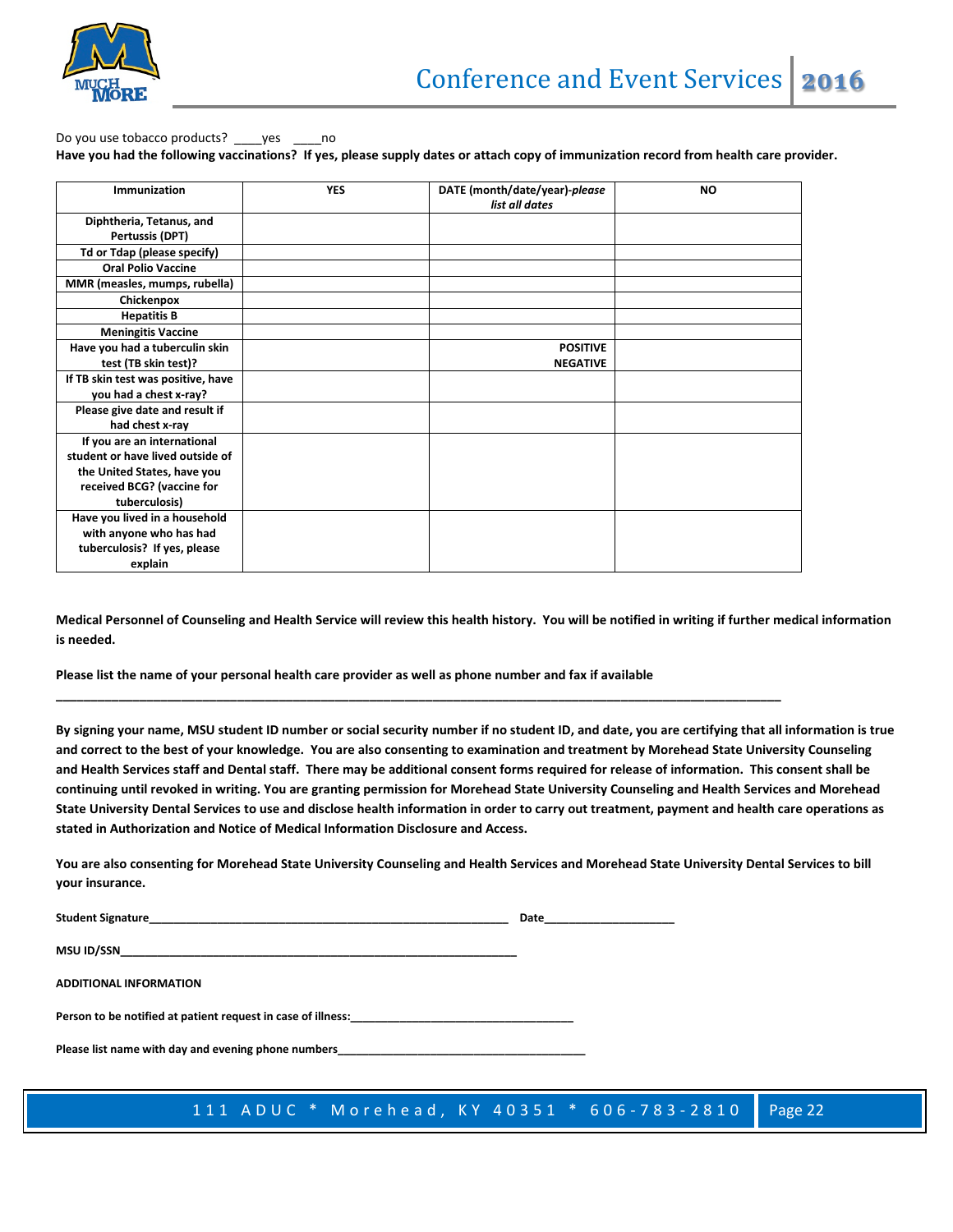

#### **MEDICAL CONSENT-FOR MINORS ONLY UNDER 18 YEARS OF AGE**

**By signing your name as parent or guardian, the student's name and student's date of birth, you are hereby consenting to having qualified medical personnel and/or dental personnel render to my son or daughter medical, dental and emergency treatment and/or surgical care, and services offered through Counseling and Health Services, as deemed necessary to his or her health and well-being. You grant permission for the hospitalization of your son or daughter when necessary for implementing proper medical care. There may be additional consent forms required for release of information. This consent shall be continuing until revoked in writing. I give permission for my child to obtain counseling services independently, without notification of parent or guardian. When expressed concerns involve danger to self or others, parent or guardian will be notified.**

**You also grant permission for Morehead State University Counseling and Health Services and Morehead State University Dental Services to use and disclose health information about your son/daughter in order to carry out treatment, payment and health care operations as stated in Authorization and Notice of Medical Information Disclosure and Access.** 

**You are also granting permission for Morehead State University Counseling and Health Services and Morehead State University Dental Services to bill your insurance.**

| Parent/Guardian Signature | Date |
|---------------------------|------|
|                           |      |

**Student Name\_\_\_\_\_\_\_\_\_\_\_\_\_\_\_\_\_\_\_\_\_\_\_\_\_\_\_\_\_\_\_\_\_\_\_\_\_\_\_\_\_\_\_\_\_\_\_\_\_\_\_\_\_\_\_\_\_\_ Student Date of Birth\_\_\_\_\_\_\_\_\_\_\_\_\_\_\_**

#### **INSURANCE/PAYMENT INFORMATION**

**Counseling and Health Services is doing business as a family practice clinic and dental services clinic as well as addressing minor urgent care issues. Please provide a copy of your insurance card at time of service, as it is the responsibility of the student to obtain health insurance. We now provide third party billing. In order to bill your insurance, we will also need the policy holder's name, date of birth, and last four digits of social security number. If no insurance is available, students will still be eligible to receive health care at the clinic.**

**If insurance is available on the student, please list. If no insurance, type N/A:**

| Address and/or phone number to send claims (should be found on back of insurance |
|----------------------------------------------------------------------------------|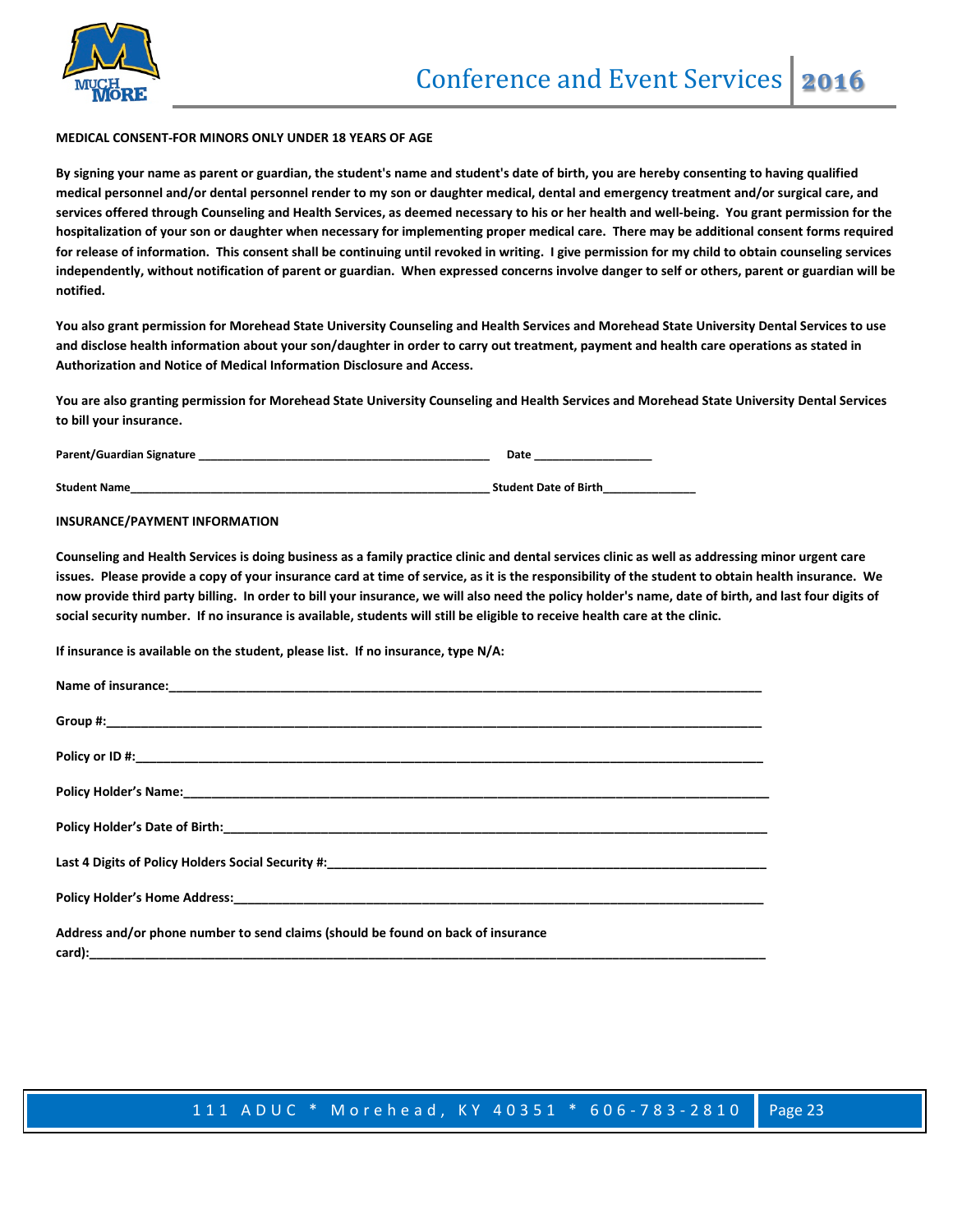

#### **Behavioral Agreement for Summer Camp Participants**

As a summer camp participant at Morehead State University I agree to the following conditions:

- 1. To conduct myself in a reasonable manner that reflects the school or organization I am representing while at Morehead State University.
- 2. To comply with the following rules and regulations of summer camps at Morehead State University.
	- A. The consumption and/or possession of alcohol or being under the influence of alcohol on campus is strictly prohibited.
	- B. Tobacco use is prohibited on all University owned, leased or controlled property.
	- C. Illegal possession, use or sale of any drugs is prohibited. All medicine must be stored in properly labeled containers.
	- D. The possession and use of firearms or fireworks/explosive materials on campus is prohibited.
	- E. Visitation by members of the opposite sex is prohibited in residence halls except in lobby areas.
	- F. The act of unwarranted defacing, disfiguring, damaging, destruction, of and/or unlawful possession or use of property is prohibited.
	- G. Gambling is prohibited in residence halls.
	- H. Excessively noisy behavior is prohibited.
	- I. The threat of or commission of physical violence against any person is prohibited.
	- J. Being in or around construction areas is prohibited.
	- K. Shall be civil, considerate and respect all other groups on campus.
- 3. To take full financial responsibility for all property damage(s) that occur to my residence hall room and common areas in which I am staying and other Morehead State University facilities which are damaged as a result of my behavior.
- 4. I have read MSU's Policy PG-6 on Sexual Harassment and will adhere to it while a participant in this camp.

By signing this document I agree to the above terms and stipulations while I am a summer camp participant at Morehead State University.

\_\_\_\_\_\_\_\_\_\_\_\_\_\_\_\_\_\_\_\_\_\_\_\_\_\_\_\_\_\_\_\_\_\_\_\_\_\_\_\_\_\_\_\_\_\_\_\_\_\_\_\_\_\_\_\_\_\_ \_\_\_\_\_\_\_\_\_\_\_\_\_

Failure to abide by this contract may result in my immediate removal from Morehead State University property.

Participant Signature **Date** Date **Date** Date **Date** 

As Parent and/or Legal Guardian of \_\_\_\_\_\_\_\_\_\_\_\_\_\_\_\_\_\_\_\_\_\_\_\_\_\_\_, I hereby agree to be bound by the above conditions and accept financial responsibility for any damages to University property caused by the above signed participant.

111 ADUC \* Morehead, KY 40351 \* 606 - 783 - 2810 Page 24 \_\_\_\_\_\_\_\_\_\_\_\_\_\_\_\_\_\_\_\_\_\_\_\_\_\_\_\_\_\_\_\_\_\_\_\_\_\_\_\_\_\_\_\_\_\_\_\_\_\_\_\_\_\_\_\_\_\_ \_\_\_\_\_\_\_\_\_\_\_\_\_ Parent/Legal Guardian Signature **Date of Australian Struck and Australian** Date Date